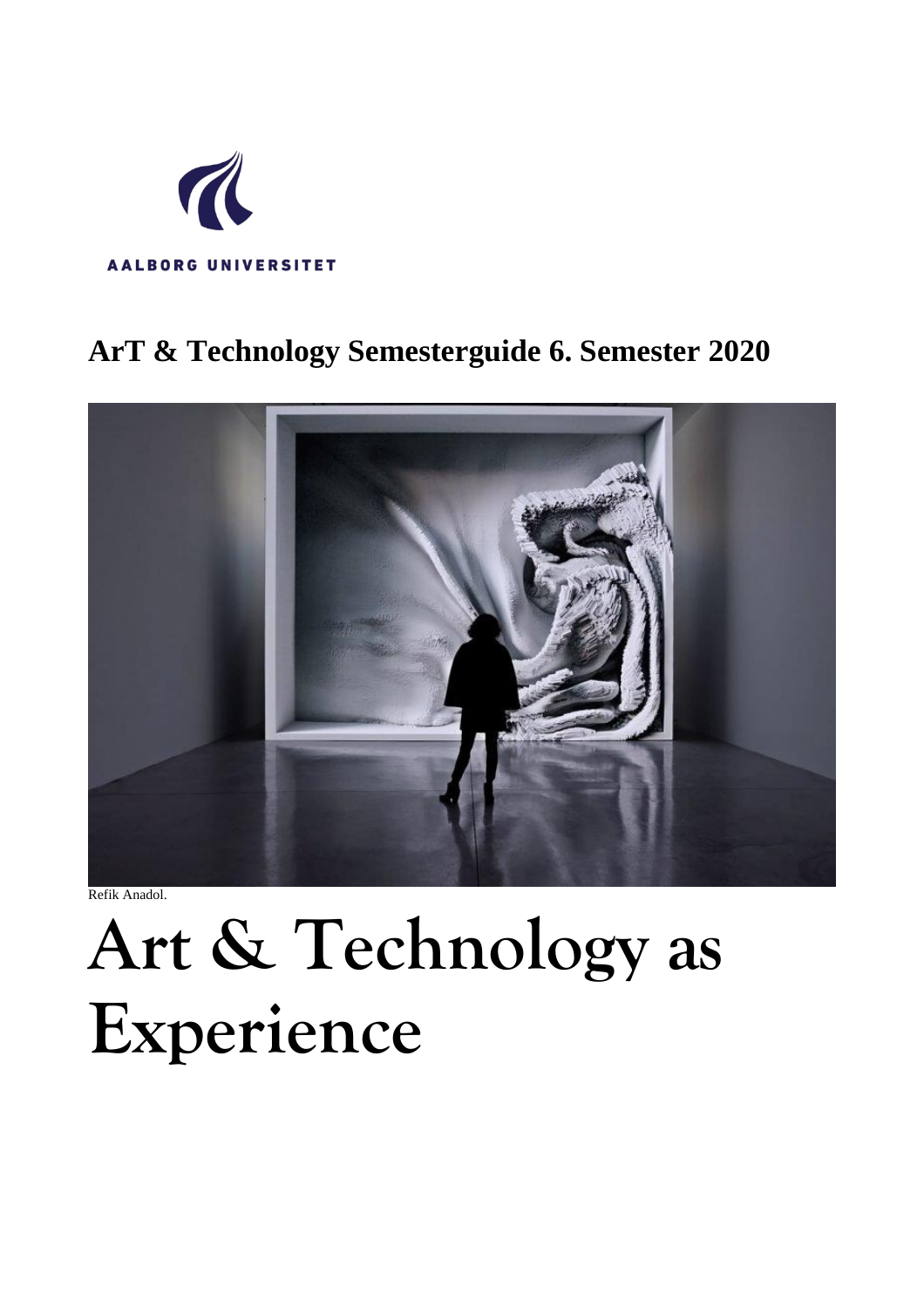#### **Semester details**

**School:** *MPACT*

**Study board:** *Art & Technology*

**Study regulations**: BA Study Program in Art & Technology, The Faculty of Humanities, AAU, September 2015: [http://www.fak.hum.aau.dk/digitalAssets/109/109056\\_ba\\_art\\_2015\\_hum\\_aau.dk.pdf](http://www.fak.hum.aau.dk/digitalAssets/109/109056_ba_art_2015_hum_aau.dk.pdf)

#### **Semester Framework Theme:** *Art and Technology As Experience*

For your bachelor project, you will have to work with a project of your own choosing. Several projects have been proposed in the Catalogue working with specific supervisors on Art & Technology projects wioth local partners and collaborators. We encourage you to work with this list, and also to coordinate with cultural institutions and partners where possible. You are responsible for shaping the project in line with the theories and methods of art and technology covered during the past five semesters. As the study regulation indicates, this module (the semester project) MAY focus on

- Working together with our featured partner, **Blok X**, on an art-technology collaboration in preparation for the 2020 Aalborg Art Hour (see Project Catalogue for more details).
- the concept of experience and its realization /materialization through concrete artefacts or events, and
- the integration of artistic and academic discourses and methods.

Some formal requirements:

All semester projects should be part of the joint semester ArT exhibition at Karolinelund/Blok X. You may also organize you exhibition space outside the AAU or at other AAU venues (but concrete proposals have to be approved by the study board), but your project must be presented in some form during the Art and Technology exhibition on May 13, 14, 15 2020.

The exhibition should include an academic poster stating and explaining your project's problem formulation, methods and findings.

Even though the study regulation allows for individual work, we advise you to working in groups consisting of at least three members. The interdisciplinarity of ArT projects necessitate different competences and usually amounts to a (too) large workload for individual projects.

#### **Important Dates:**

Guest Lecture with Palle Dahlstedt – February 12th, 12:30-14:15 Guest Lecture with Laura Beloff – February 19th, 12:30-14:15 Project Descriptions— Due 20 March 2020 (On Moodle) Aalborg Art Hour Kick-Off Meeting – 25 March 9am-12pm, Blok X Guest Lecture with Michelle & Florian – April 15th, 12:30-14:15 Joint Semester Meeting – 1 April 2020 (no joke) Exhibition: 13, 14, 15 May 2020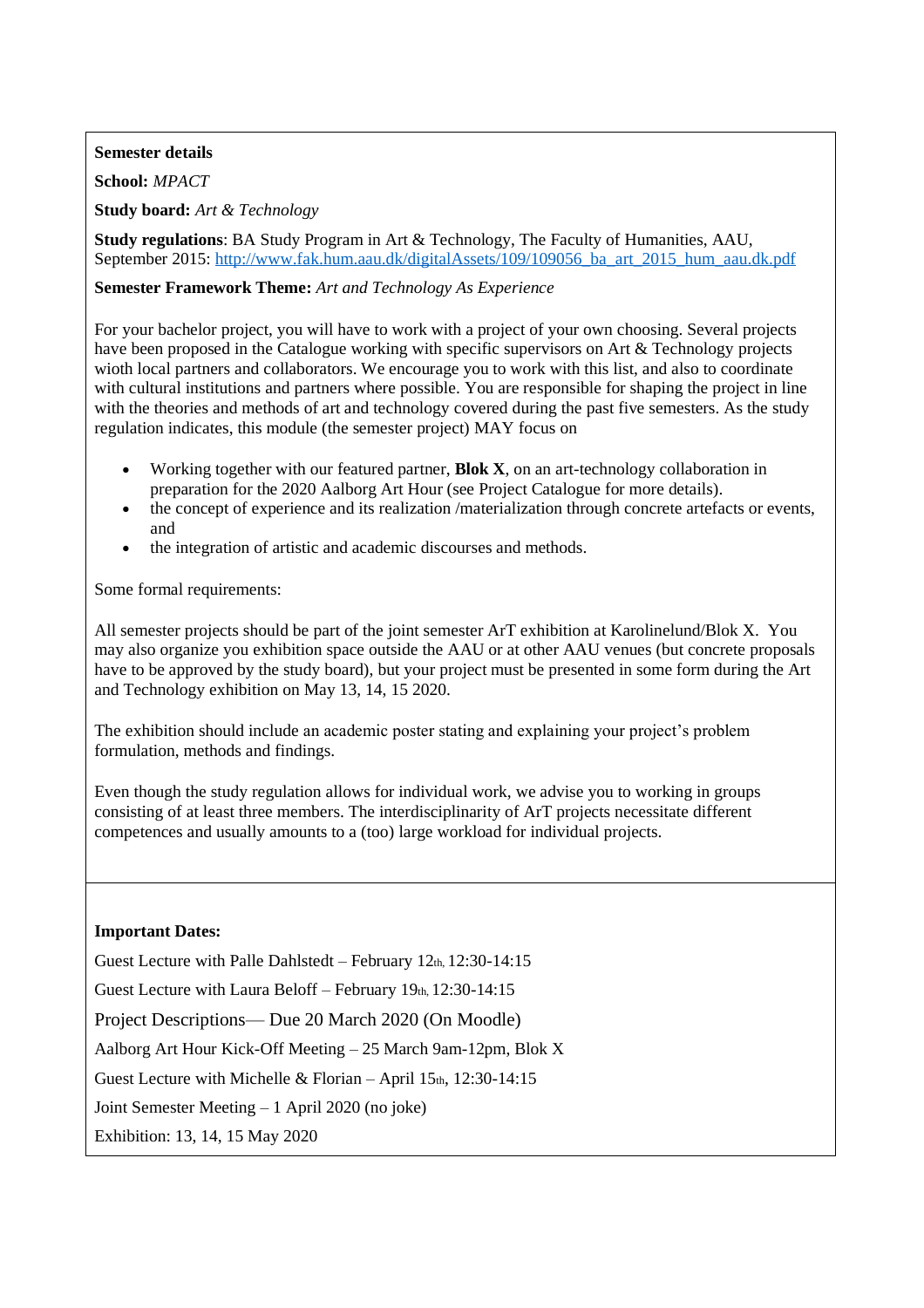#### **Report Guideline:**

All reports should contain the following parts; their order, however, may vary depending on the nature of your project.

#### **ABSTRACT**:

A short paragraph in Danish summarizing the main aspects of the investigation---context, problem, results, and insights.

#### **INTRODUCTION**:

This is where you set the context for your work. What is the motivation for investigating this area? The chapter ends with a preliminary problem statement.

#### **ANALYSIS OF THE PROBLEM STATEMENT:**

This chapter analyses the preliminary problem in order to specify it towards a concisely stated problem formulation. You may also present a or more hypotheses to be supported or rejected through your own experiments/investigations.

#### **BACKGROUND / state of art:**

This should contain previous, relevant work/research in the area you are investigating. You should clearly identify antecedents and point out both the importance of each in relation to your own work. Make clear what your own unique intervention, or contribution, to the field of art-based experience.

#### **METHOD:**

Describe which methods you want to apply, why and what outcome you expect. The chosen methods are key to a successful project in as your problem formulation calls for distinct methods that again depend on identified theoretical perspectives. In our context, it will supposedly be a mixture of academic and artistic methods. But precisely which mixture?

#### **ANALYSIS OF THE PROBLEM FIELD / REVIEW OF THE LITERATURE:**

Here you introduce all relevant theories and methods that demonstrate your knowledge of the field of artistic artefacts as experience design. Deploy relevant theories for the analysis of your problem field. This process often yields a reformulation and specification of your problem statement. You are encouraged to draw on the course literature for use in the reports. Always reference refutable sources (i.e., peer-reviewed journals, books, etc.) and, when possible, primary sources (i.e., the original author of the work) to avoid misinformation. Google and Wikipedia are okay only as starting points. This analysis (the gained knowledge) leads to your design.

#### **DESIGN:**

Here is where you outline your process of creation and the decisions you made along the way. Elaborate on and justify your artistic, aesthetic, and technical choices. Describe your experiment design. Support your design with your results of your review

#### **IMPLEMENTATION:**

How was the final work constructed? Include overall system diagrams and exhibition arrangement. Detail the most important aspects of the implementation and place the rest in the appendix. One should be able to fully and unambiguously re-create your artefact/event based on the information in this section. Did the implementation elicit new knowledge? How?

#### **ANALYSIS OF THE RESULTING PROJECT:**

How did your project/artefact answer or elaborate on your problem formulation Did your work create experience? If yes, how and what kind of experience; if not why not? Support this with empirical data or other forms of evidence. If you made an initial hypothesis, do the outcomes (the performance, the audience reaction, and your observations, or any experimental data) support or reject it?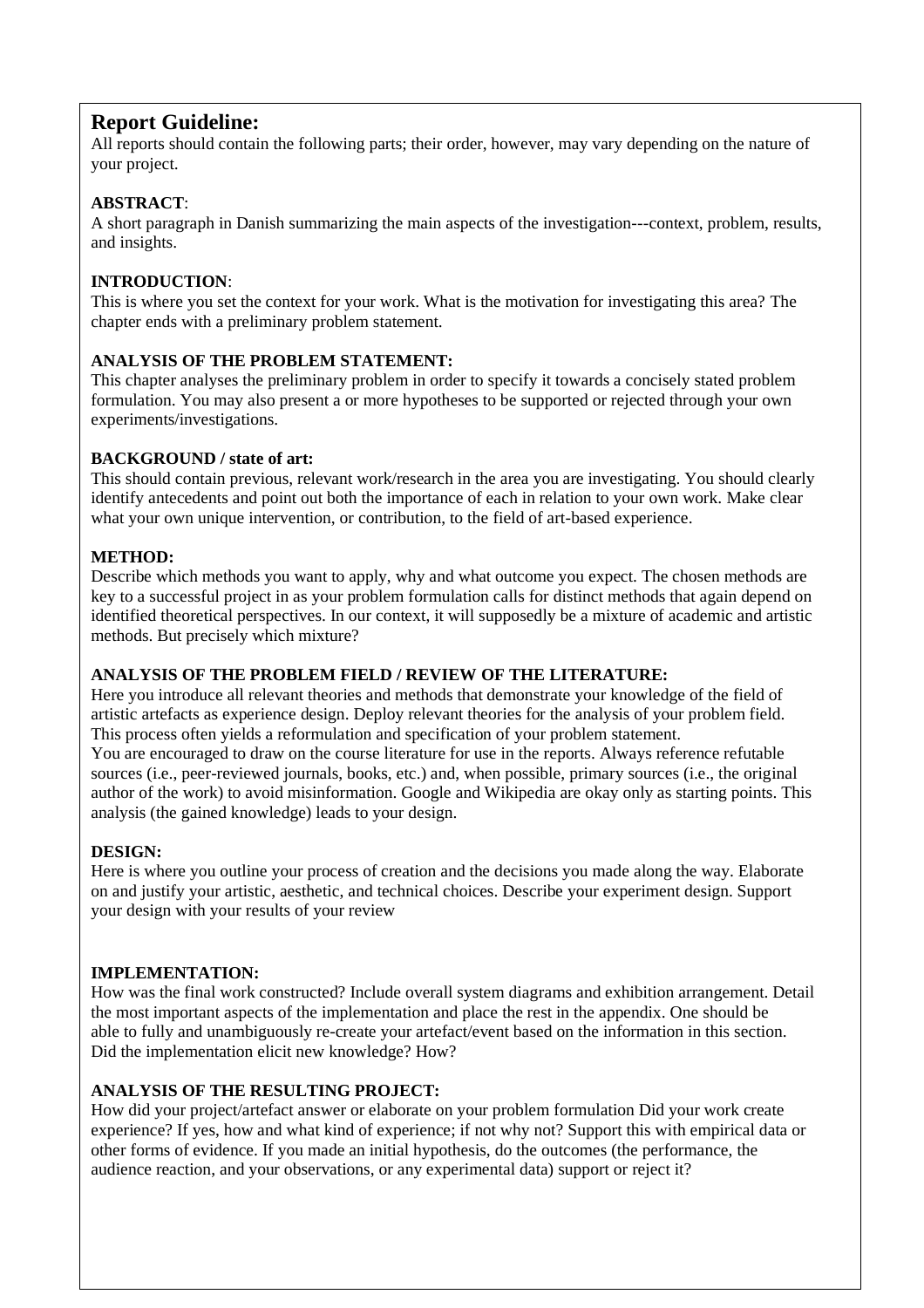#### **FUTURE WORK:**

Is there anything you could have done better? How? If you were to develop this project further, what would you work on next?

#### **CONCLUSION:**

This is where you bring it all together. The conclusion is NOT simply a summary of what you have done. You should connect all the dots and synthesize new insights here. What can others learn from this?

#### **BIBLIOGRAPHY:**

List of references following the APA referencing style.

#### **APPENDIX:**

Include all data produced during your investigation. This can include sketches, scenic design, performance scores, experimentation/observation logs, transcriptions of interviews, survey data, source code, etc. Note that the main text can reference the information in this section.

All figures, tables, and images in the report must be labelled with a brief description and cited in the main text. You are also required to make a video documentation of the final artefact and submit it with the report. Video and any other relevant digital media (e.g., images, sounds) must be submitted with the report.

# **Semester organisation**

Module 19 "Art and Technology as Experience (Bachelor Project)" 20 ECTS

Programming IV (1 ECTS) Artistic and Academic Methodology VI (1,5 ECTS)<br>Theory and Philosophy of Experience (1,5 ECTS) Performance Technology II (1 ECTS)

Module 20/22 "Play & Event / Electives" 5 ECTS

Dramaturgy and Media II Dramaturgy and Med<br>(1 ECTS)<br>Mobile Technologies  $(1 ECTS)$ 

Module 21 "Art and **Technology** Entrepreneurship" 5 ECTS 5 ECTS<br>Strategic Communication<br>(1 ECTS) רי בסיו.<br>Art and Entrepreneurship  $(2$  ECTS)

**1. The semester project module Art and Technology as Experience (20 ECTS)** Coordination: Elizabeth Jochum & Bo Allesøe Christensen Supervisors:

**2. Elective 5 ECTS (the study board offers the module Play and Event)**

Coordination: Rasmus Grøn, Bo Allesøe Christensen

#### **3. ArT and Entrepeneurship (5 ECTS)**

Coordination: Jesper C. Sort

The modules are independent entities with their own learning objectives and examinations. However, both minor modules, especially the content of Play and Event can, depending on the students' semester project ideas, contribute with new perspectives to the semester project.

The **time schedule** is to be found on moodle.

**Semester coordinator and secretary assistance:**

**Semester coordinator**: Elizabeth Jochum [\(jochum@hum.aau.dk\)](mailto:jochum@hum.aau.dk), Bo Allesøe Christensen [\(boallesoe@hum.aau.dk\)](mailto:boallesoe@hum.aau.dk)

**Secretariat assistance**: Elsebeth Bækgaard [\(elsebeth@hum.aau.dk\)](mailto:heidilr@hum.aau.dk)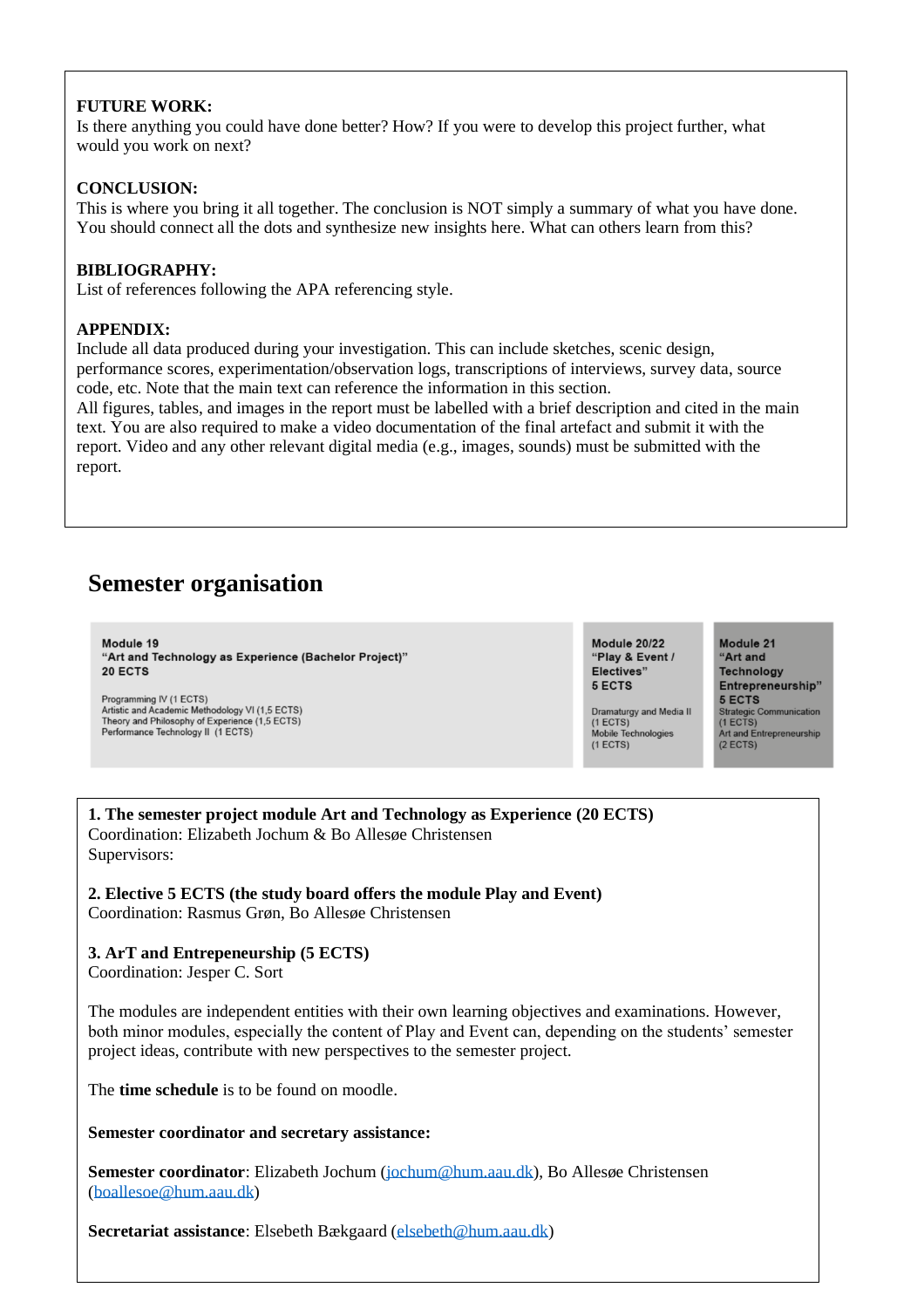# **Module description (description of each module)**

# **Module title, ECTS credits**

**Art and Technology as Experience** (Bachelor Project) **20 ECTS**

**Location:** 6 semester

#### **Module coordinator:**  Elizabeth Jochum

# **Type/method and language:**

Project work in groups, or individually English

#### **Learning objectives:**

The objective of Module 19: Art and Technology as Experience - Bachelor Project is to enhance students' understanding of problem areas and solutions in relation to the creation of interactive artefacts, installations, and performances of artistic quality.

During this module, students should acquire:

#### **Basic knowledge about**

• artefacts, installations, and performances whose objective is either to entertain, inspire, raise awareness, or in other ways affect audience or participants

• installations, artefacts or performative events, taking into account the weighting of artistic, technical, material, contextual and functional considerations

• methods in connection with the creation of installations, artefacts or performative events as part of the experience culture

#### **Skills in**

• identifying and formulating an artistic challenge and experience-oriented demands on the basis of a problem statement defined by the student

- analyzing the artistic problem and developing alternative concepts to deal with it
- creating and selecting artistic means and the application of technologies
- developing and realization of installations or artefacts as part of the experience culture

#### **Competencies in**

• creating engaging experience designs as a synthesis of creative expression, technology, and human performance/participation in artistic settings applying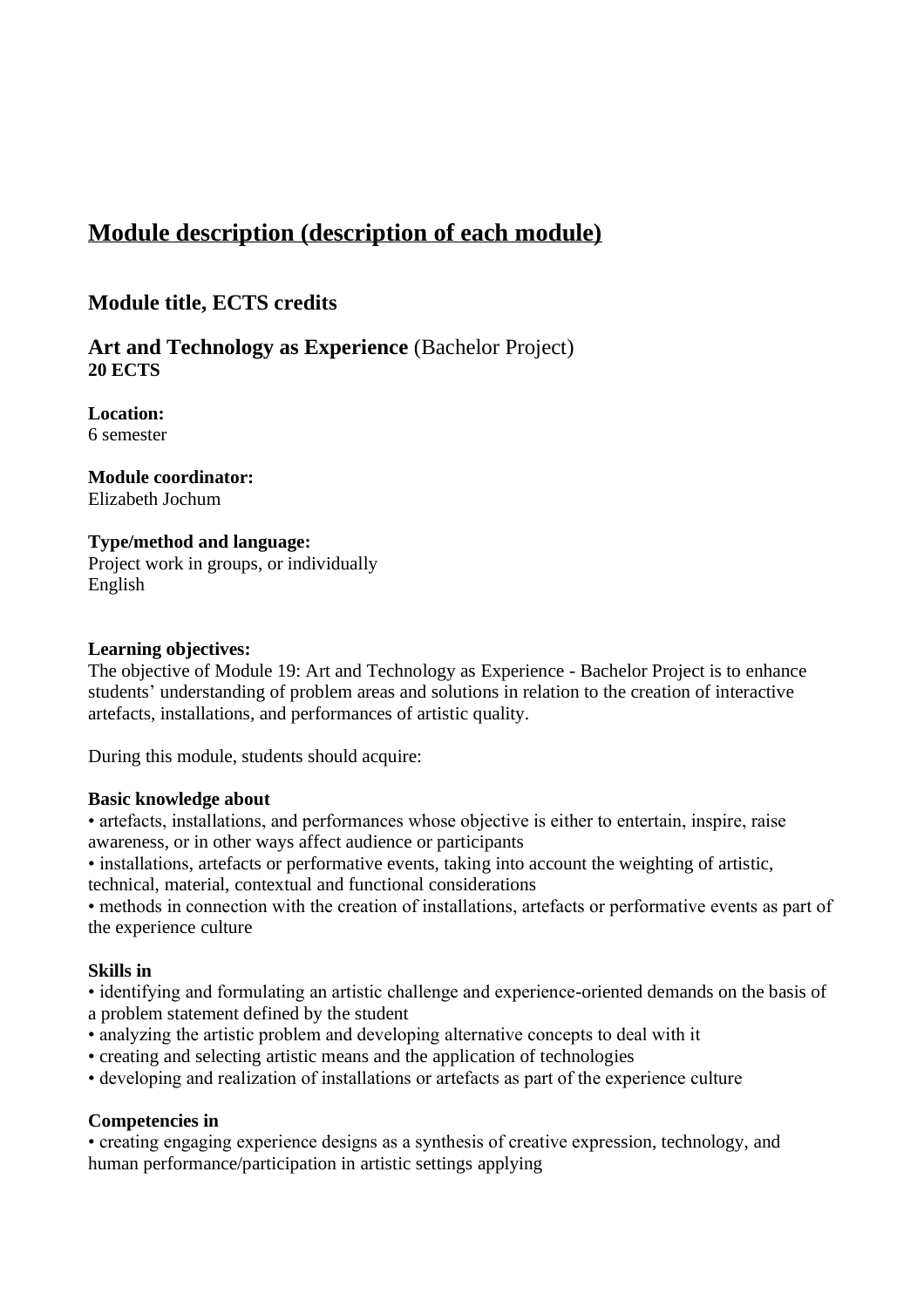• theoretical and analytical skills to the design of an artefact, and reflecting on its functionality, technological choices and artistic means of expression choices • describing the completed design at a professional level and communicating it to external recipients.

The subject must be presented to the Board of Studies in the form of a brief problem statement and project description, using the White Paper template. The Head of Studies must approve the subject of the BA project. Project Descriptions are due 20 March 2020 (submitted on Moodle).

#### **Academic content**

This module emphasizes the importance of working towards a synthesis of technological, aesthetic, and interactive functional solutions. The focus of the module is to conceptualize, develop, and exhibit physical and/or virtual artefacts, installations, performances, etc. challenged by a need or wish to create engaging experiences inspired by relevant technological potentials, typically in the form of new technologies.

#### **Scope and expected performance**

20 ECTS credits. 1 ECTS credit = 27,5 hours of work. 20 ECTS = 550 hours of work consisting of preparation for course sessions, course participation, group work, exercises, counselling and exams.

# **Module activities**

## **Artistic and Academic Methodology VI (1,5 ECTS) Lecturer: Bo Allesøe Christensen**

#### **General**

The course will comprise of two sections. The first will focus on philosophy of technology, with a particular focus on the relation between humans, technology and the contextual frame in which this relation takes place. Notice here the double meaning of the wording "taking place" connoting both an event in which things – sometimes unknown influences – happen to you and others, as well as the intentional direction of an effort of controlling, or taking control over the context (and probably the participants involved) in which things are happening. We will here read excerpts from P. P. Verbeek's book, *What do things want,* introducing to theories of technology, including the recent post-phenomenology. The second part consists of philosophy of science in relation to your bachelor projects. This part will consist of workshops where you recapitulate what you have already used of theories and academic methods in relation to different positions within philosophy of science (eg. phenomenology, hermeneutics, natural science, qualitative and quantitative methods). Furthermore, you will get to work on the theory and method section of your bachelor projects.

#### **Lecture 1**

In the first lecture we will introduce to the course as a whole, and start up with thinking about technology. We will use a broad introduction to technology, Verbeek's *What things do*, as a platform for thinking about experiences and the use of technology.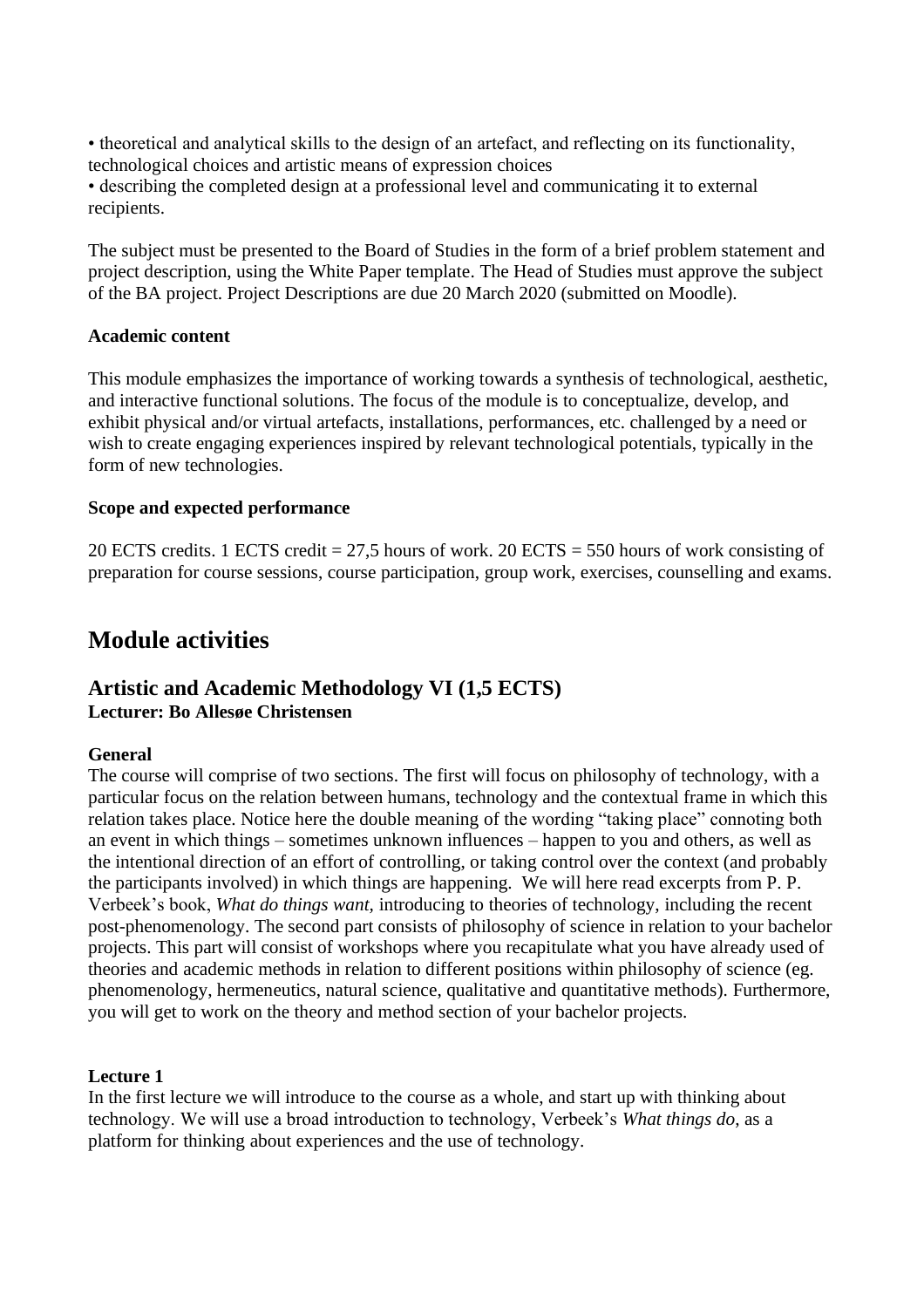|                                                                                                                                                                                        | Pri. lit.<br>no of p. | Sec. lit.<br>no of p. | Dig.<br>upload |
|----------------------------------------------------------------------------------------------------------------------------------------------------------------------------------------|-----------------------|-----------------------|----------------|
| Verbeek, P. P. (2005) What Things Do. The Pennsylvania State<br>University Press. University Park, Pennsylvania (pp. 1-46)                                                             | 46                    |                       | X              |
| Franssen, M. Lokhorst, G-J.; van de Poel, I. (2018) Philosophy of<br>Technology. Stanford Encyclopedia of Philosophy. Access<br>online: https://plato.stanford.edu/entries/technology/ |                       | 66                    |                |

#### **Lecture 2**

In this lecture we will continue using Verbeeks book *What things do*. The point of departure will be his depiction of how we are to understand Heidegger's view of technology. Verbeek shows that classical approaches to technology often reduced technological artifacts to nontechnological elements such as social organization and the will to power, thereby lacking a frame for understanding technology as a phenomena in itself.

|                                                                                                                                                                                        | Pri. lit.<br>no of p. | Sec. lit.<br>no of p. | Dig.<br>upload |
|----------------------------------------------------------------------------------------------------------------------------------------------------------------------------------------|-----------------------|-----------------------|----------------|
|                                                                                                                                                                                        |                       |                       |                |
|                                                                                                                                                                                        |                       |                       |                |
|                                                                                                                                                                                        |                       |                       |                |
|                                                                                                                                                                                        |                       |                       |                |
| Verbeek, P. P. (2005) What Things Do. The Pennsylvania State<br>University Press. University Park, Pennsylvania (pp. 47-96)                                                            | 46                    |                       | X              |
| Franssen, M. Lokhorst, G-J.; van de Poel, I. (2018) Philosophy of<br>Technology. Stanford Encyclopedia of Philosophy. Access<br>online: https://plato.stanford.edu/entries/technology/ |                       | 66                    |                |

#### **Lecture 3**

In this lecture we will, again via Verbeek, move forward to the theory of post-phenomenology. The aim of this theory is understanding technology as mediating humans and world in different ways. It thereby addresses the shortcomings noted in the previous lecture, of understanding technology without reducing it only to a reflection of social organization or a question of power.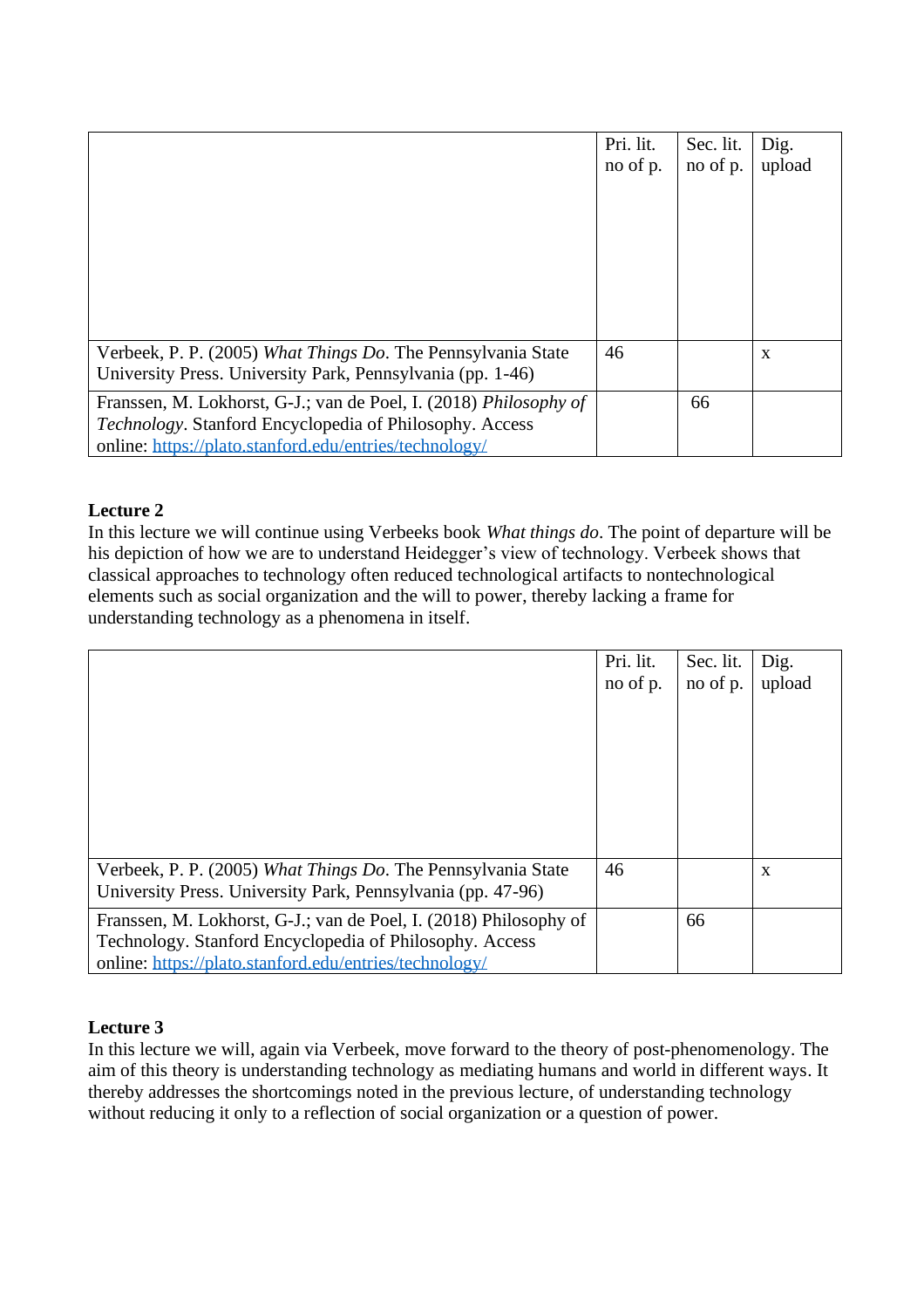|                                                                                                                                                                                        | Pri. lit.<br>no of p. | Sec. lit.<br>no of p. | Dig.<br>upload |
|----------------------------------------------------------------------------------------------------------------------------------------------------------------------------------------|-----------------------|-----------------------|----------------|
|                                                                                                                                                                                        |                       |                       |                |
|                                                                                                                                                                                        |                       |                       |                |
|                                                                                                                                                                                        |                       |                       |                |
|                                                                                                                                                                                        |                       |                       |                |
| Verbeek, P. P. (2005) What Things Do. The Pennsylvania State<br>University Press. University Park, Pennsylvania (pp. 99-145)                                                           | 46                    |                       | X              |
| Franssen, M. Lokhorst, G-J.; van de Poel, I. (2018) Philosophy of<br>Technology. Stanford Encyclopedia of Philosophy. Access<br>online: https://plato.stanford.edu/entries/technology/ |                       | 66                    |                |

#### **Lecture 4**

We will here begin the philosophy of science section and in relation to your bachelor projects. This lecture will introduce to the notion of method, and we will focus on your chosen academic methods and the difficulties as well as affordances they present.

#### **Literature**

|                                                                                                                                                                                                                              | Pri.<br>lit.<br>no<br>of p. | <b>Se</b><br>$C_{\star}$<br>lit.<br>no<br>οf<br>p. | Dig.<br>uplo<br>ad |
|------------------------------------------------------------------------------------------------------------------------------------------------------------------------------------------------------------------------------|-----------------------------|----------------------------------------------------|--------------------|
| Andersen, Hanne & Hepburn, Brian (2015) "Scientific method" in Stanford<br><i>Encyclopedia of Philosophy. Stanford: Stanford University</i>                                                                                  | onli<br>ne                  |                                                    |                    |
| Silvermann (1993/2008) Interpreting Qualitative Data. Sage (part 1, chap. 1<br>$+2$ :<br>find these chapters here:<br>https://books.google.dk/books/about/Interpreting_Qualitative_Data.html?id=u<br>ooz4p82sDgC&redir_esc=y | 48                          |                                                    | 48                 |

#### **Lecture 5**

This lecture will introduce the fundamental concepts of philosophy of science, as well as present key theories and paradigms. We will then try to place your experiences with theories within these paradigms. The lecture condules with a model for understanding how we can use methods, theories and problematics as a way of thinking about art and technology projects. You will get an assignment, trying to fill out this model in relation to your bachelor projects and present your thoughts in the last lecture.

#### **Literature**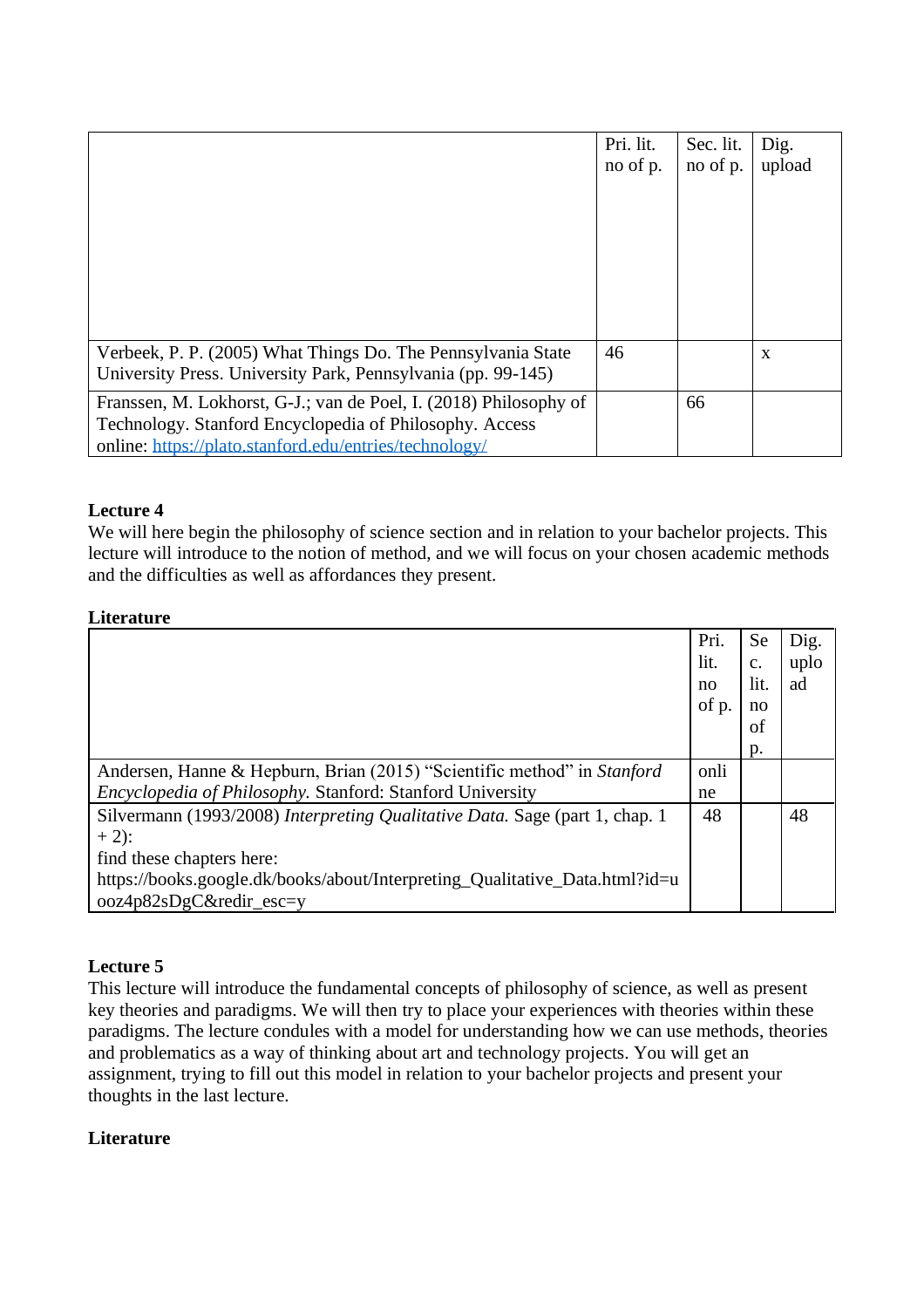|                                                                                                        | Pri.<br>lit.<br>no<br>of p. | <b>Se</b><br>$\mathbf{C}$ .<br>lit.<br>no<br>οf<br>p. | Dig.<br>uplo<br>ad |
|--------------------------------------------------------------------------------------------------------|-----------------------------|-------------------------------------------------------|--------------------|
| Andersen, Hanne & Hepburn, Brian (2015) "Scientific method" in Stanford                                | onli                        |                                                       |                    |
| Encyclopedia of Philosophy. Stanford: Stanford University                                              | ne                          |                                                       |                    |
| Silvermann (1993/2008) Interpreting Qualitative Data. Sage (part 1, chap. 1<br>$+2$ :                  | 48                          |                                                       | 48                 |
| find these chapters here:                                                                              |                             |                                                       |                    |
| https://books.google.dk/books/about/Interpreting_Qualitative_Data.html?id=u<br>ooz4p82sDgC&redir_esc=y |                             |                                                       |                    |

#### **Leture 6**

This final lecture will focus on your projects and you will present your first thoughts on the relationship between theories, methods, problematics and possible results using the model described in Lecture 5, and receive feedback.

#### **Theory and Philosophy of Experience (1,5 ECTS) Lecturer: Elizabeth Jochum**

#### **Lecture 1: Experience and Aesthetics**

The concept of experience encompasses a wide range of meanings and events. It can refer to events affect us momentarily as well as something that we learn from and which forms us as person, and thus constitutes practical knowledge. Experience and aesthetics have a long history of mutual relation – the aesthetic product or event can affect us in many ways, from evoking pleasure or some emotional response to profoundly changing our understanding of an object or phenomena.

Literature Pri. lit. Sec. lit. Dig. no of p.no of p.upload Goodman, Nelson. [Ways of Worldmaking](https://www.moodle.aau.dk/pluginfile.php/409475/course/section/187676/Goodman_Nelson_Ways_of_Worldmaking.pdf) (1978) (Chapter IV: When Is Art" pages 53-70). [\(pdf\)](https://www.moodle.aau.dk/pluginfile.php/1685964/course/section/446436/Goodman_Nelson_Ways_of_Worldmaking.pdf) 17 Shklovsky, V. ["Art as Technique"](https://www.moodle.aau.dk/pluginfile.php/409475/course/section/187679/Shklovsky.ArtasTechnique.pdf), 1965.  $(\text{pdf})$  5 Dewey, John. [Art as Experience](https://www.moodle.aau.dk/pluginfile.php/409475/course/section/187676/Dewey.ch3.pdf) (1934). [\(pdf\)](https://www.moodle.aau.dk/pluginfile.php/1685964/course/section/446436/Dewey-ArtasExperience.pdf) 21 Having An Experience [\(pdf\)](https://www.moodle.aau.dk/pluginfile.php/1685964/course/section/446436/Dewey.ch3.pdf)\* alternate [https://www.marxists.org/reference/subject/philosophy/works/us/an](https://www.marxists.org/reference/subject/philosophy/works/us/an-experience.htm)[experience.htm](https://www.marxists.org/reference/subject/philosophy/works/us/an-experience.htm)

#### **Lecture 2: Atmosphere**

Atmosphere, or ambiance, is a fundamental concept in aesthetics that characterizes how places and spaces affect us. We may experience a place to be tense, hectic, bright, cozy, etc. This is the matter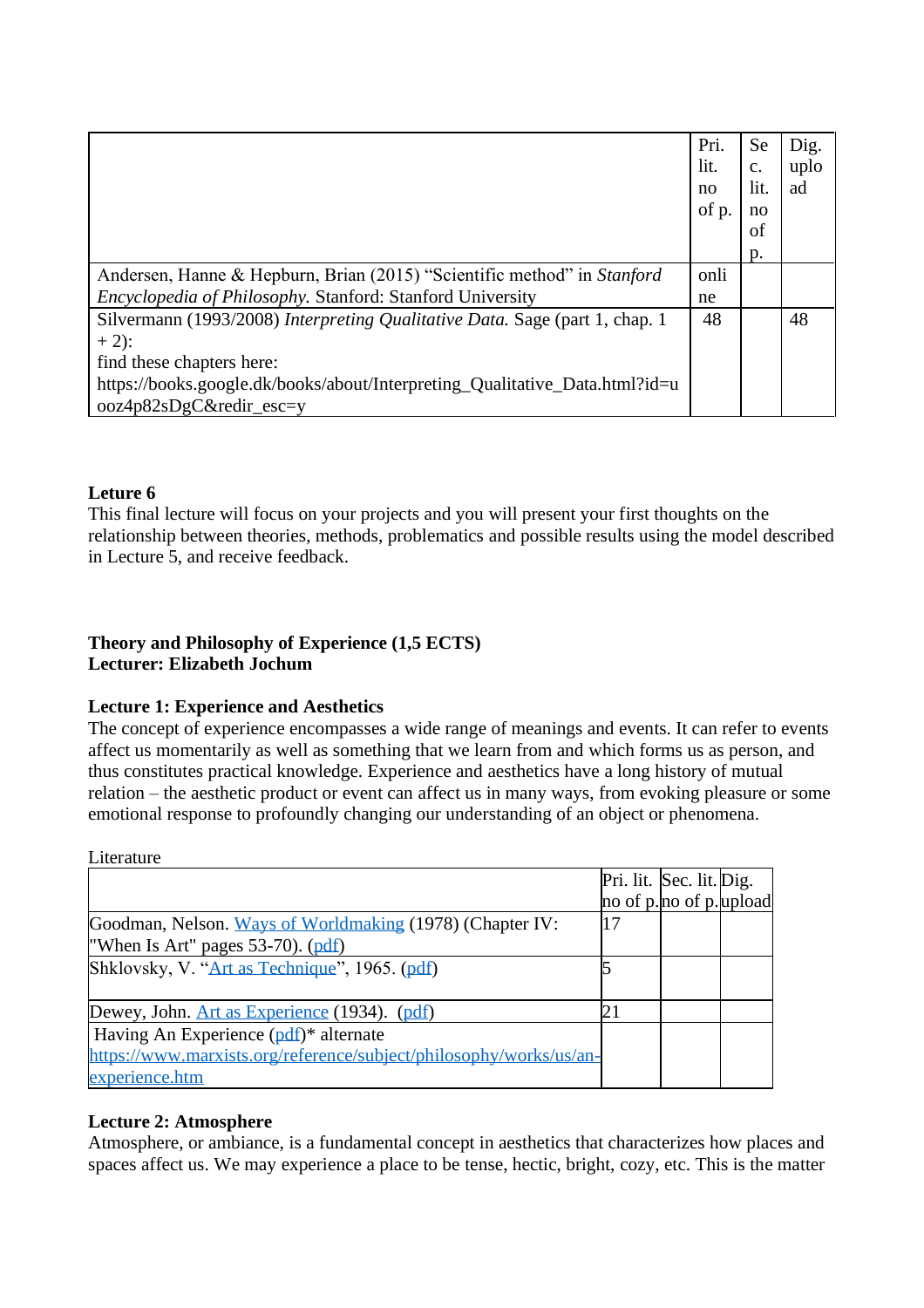when we are aware of how places are but we may also be affected without being aware of it. Atmospheres are products of sensorial elements such as the quality of the materials, the different smells, the proportions of the spatial elements, etc. Working with atmospheres is very much a matter of becoming aware of these elements.

Literature

|                                            | Pri. lit. Sec. lit. Dig. |  |
|--------------------------------------------|--------------------------|--|
|                                            | no of no of upload       |  |
|                                            |                          |  |
| Böhme, Gernot "Atmosphere as a Fundamental | 13                       |  |
| Concept of a New Aesthetics" (pdf)         |                          |  |
| Berleant A. Berleant A. "Environmental"    |                          |  |
| Sensiblity" in Ambiances in Action (pdf)   |                          |  |

#### **Lecture 3: Phenomenology of Experience; Technology of Experience**

This lecture introduces students to Merleau-Ponty's aesthetics and Phenomenology of Perception. Merleau-Ponty's notion of the lived body (more specifically "one's own body") as the primary site of knowing the world challenged the philosophical tradition of placing consciousness as the source of knowledge. His insight that the body and that which it perceives cannot be disentangled has profoundly impacted theories of perception and experience, and processes of art making.

Literature

|                                                    | Pri. lit. Sec. lit. Dig. |  |
|----------------------------------------------------|--------------------------|--|
|                                                    | no of no of upload       |  |
|                                                    | D.                       |  |
| Merleau-Ponty Phenomenology of Perception (pdf) 44 |                          |  |
| McCarthy and Wright. "Technology as                | 29                       |  |
| Experience" (Chapter 3 "A Pragmatist Approach to   |                          |  |
| Technology as Experience" p. 49-78) (AAU Primo     |                          |  |
| <b>Online</b>                                      |                          |  |
|                                                    |                          |  |

#### **Lecture 4: The Performative Turn: Performance, Art, and Installation**

The performative turn is a paradigmatic shift in the humanities and social sciences that has influenced art making and art theory. This lecture considers the relationship between visual art and performance using Michael Fried's landmark 1974 essay "Art and Objecthood" as a point of departure. Fried criticizes the "theatricality" of minimalist art and argues that the focus on presence forces us to consider how the viewer's experience, rather than the relational properties of the work of art, is fundamental to meaning and interpretation. The tension Fried articulates between art and objecthood draws attention to the quality and conditions of reception and perception of the viewer, which have implications for visual art as well as performance.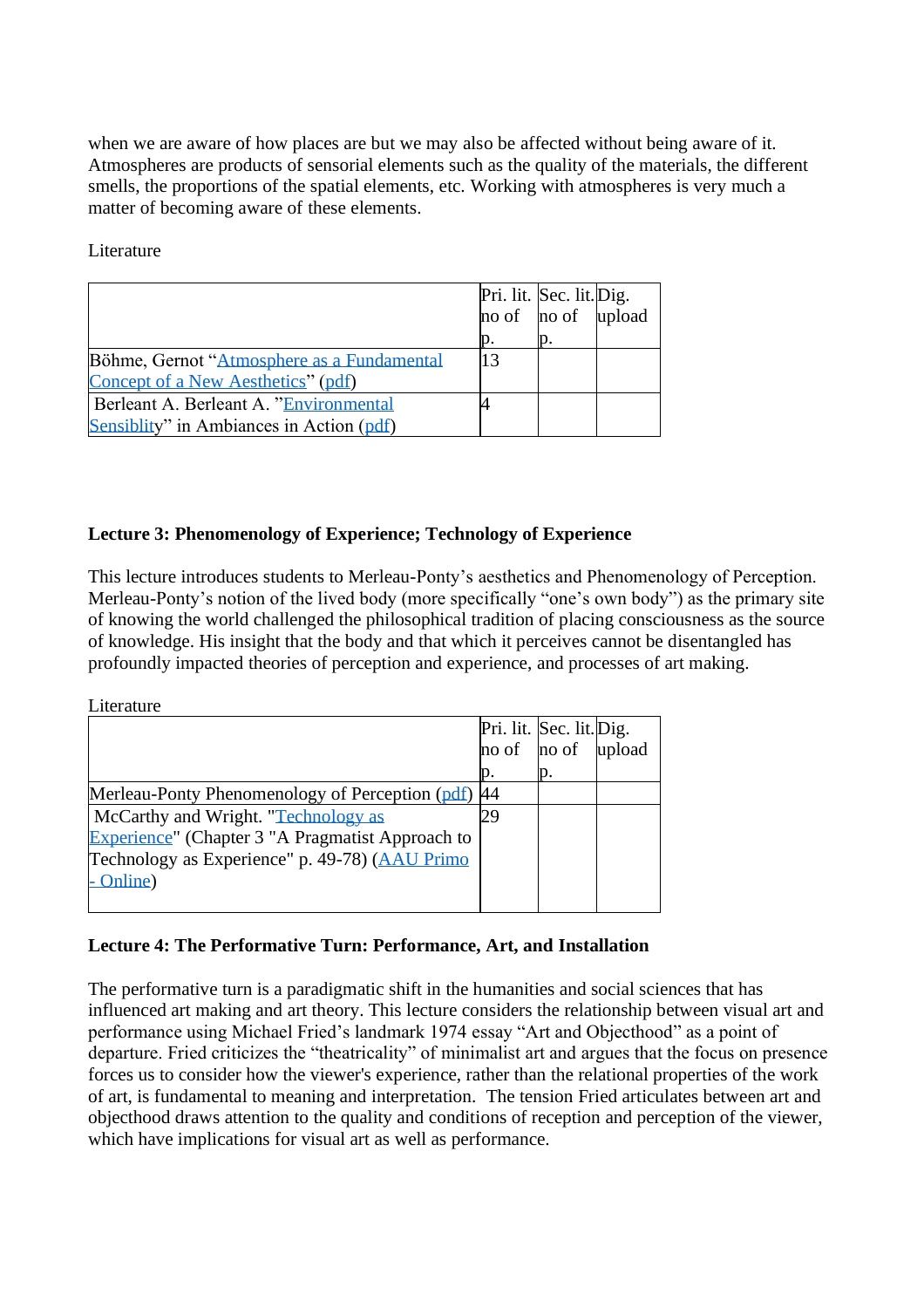| Literature                                                                   |                          |  |
|------------------------------------------------------------------------------|--------------------------|--|
|                                                                              | Pri. lit. Sec. lit. Dig. |  |
|                                                                              | no of p.no of p.upload   |  |
| Fried, Michael "Art and Objecthood" (pdf)                                    |                          |  |
| Fischer-Lichte, E. "The Transformative Power of<br>Performance", 2008. (pdf) |                          |  |

#### **Lecture 5: Sensorial and bodily perspectives on experience**

Insights from somatic practices and other body-oriented perspectives are relevant to the theory and philosophy of experience. The physical body functions as both a physiological and an aesthetic entity, that is, the internal coreporeal experience of one's own body from within. This lecture introduces students to the concept of somaesthetics, an aesthetic theory that addresses the cultivation of the body as an artistic practice, and considers how we can assess individual bodily experiences and tastes in critical terms.

| Literature                                                                       |      |               |              |
|----------------------------------------------------------------------------------|------|---------------|--------------|
|                                                                                  |      |               | Pri Sec Dig. |
|                                                                                  |      |               | lit.uploa    |
|                                                                                  | lit. | $\mathbf{no}$ |              |
|                                                                                  | mo   | Юt            |              |
|                                                                                  | юf   | $\mathbb{D}$  |              |
|                                                                                  | p.   |               |              |
| Shusterman, R. Pragmatist Aesthetics. Living Beauty, Rethinking                  | 14   |               |              |
| Art. http://www.fau.edu/humanitieschair/pdf/Somaesthetics_A_Disciplinary_Proposa |      |               |              |
| l.pdf                                                                            |      |               |              |
| Artaud, A. "Theatre of Cruelty." (pdf)                                           | 34   |               |              |

#### **Lecture 6: Phenomenology of the Virtual and Digital Aesthetics**

Computer software and hardware, coupled with revolutions in animation and CGI programs have given rise to a special species of generative art and performance. Many of these works exist only in the virtual environments and have interactive or generative components. Cyberart be produced programmatically by applying a set of design rules to a natural or preexisting process, enabling the program to produce a few million such "works of art" in a minute. This lecture explores features of cyber and virtual art and networked/cyber performance as experience, considering how these works of art function from both semiotic and phenomenological perspectives.

| Literature                                     |                          |  |
|------------------------------------------------|--------------------------|--|
|                                                | Pri. lit. Sec. lit. Dig. |  |
|                                                | no of p. no of p. upload |  |
| Blau, H. "Virtually Yours: Presence, Liveness, | 14                       |  |
| Lessness", 2007. $(pdf)$                       |                          |  |
| Wilson-Smith, M.The Total Work of Art: From    | 36                       |  |
| Bayreuth to Cyberspace (pdf)                   |                          |  |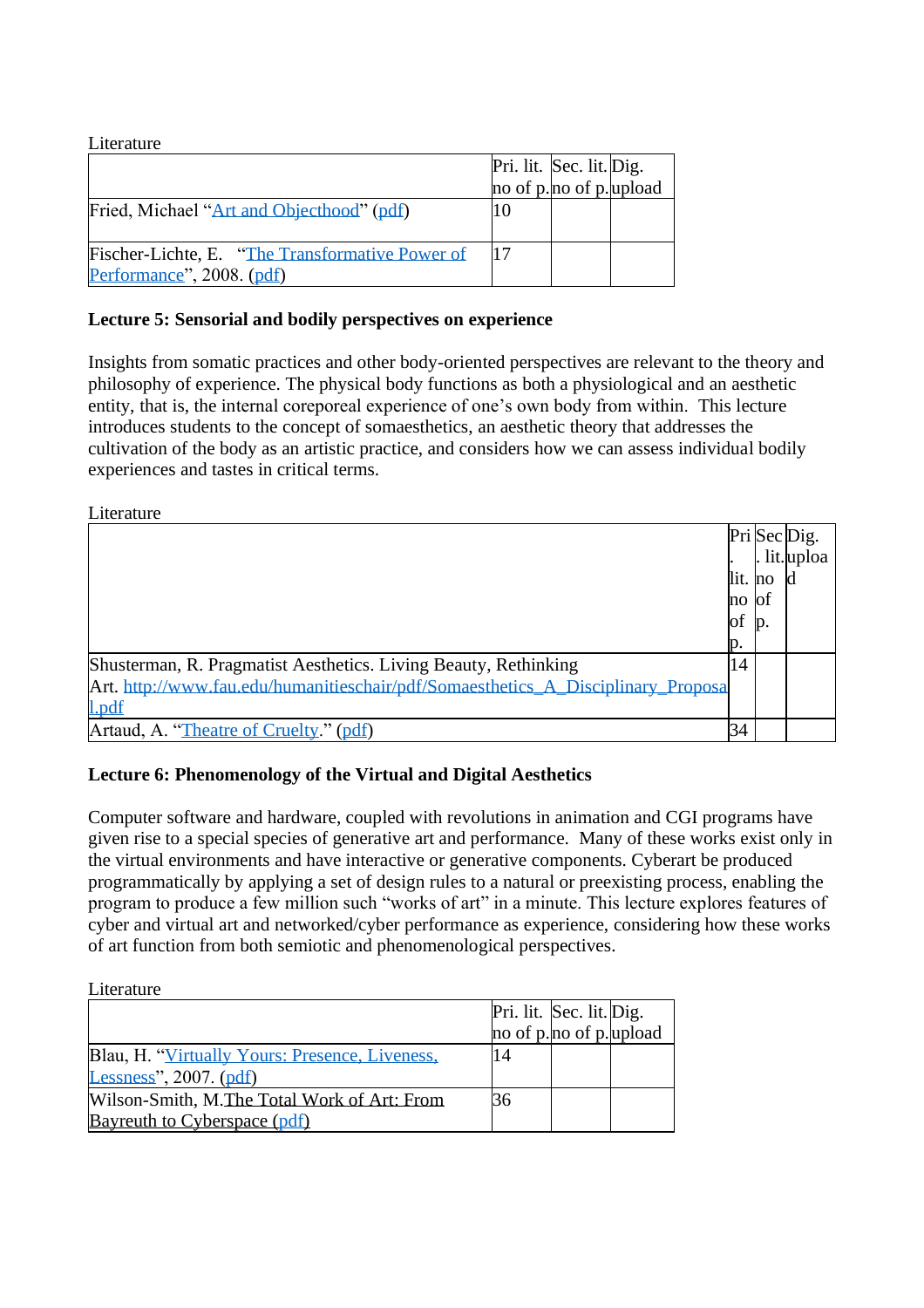| Latham, William. The Emergence and Growth of |  |  |
|----------------------------------------------|--|--|
| Evolutionary Art (pdf)                       |  |  |

# **Programming IV (1 ECTS)**

# **Lecturer: Markus Löchtefeld**

#### **[General](https://www.moodle.aau.dk/course/view.php?id=32619#section-0)**

The purpose of this course is to introduce techniques in image and video processing that can be used in programming real-time interactive systems. Specifically, the course will focus on the mapping of visual information into artistic representations. The course will be workshop based where students will be introduced to a topic and then work in small groups on a related exercise. The course is meant to complement Performance Technologies II in providing basic knowledge about programming performance-based and interactive artworks.

The primary tool used for the course will be the OpenCV computer vision library (http://opencv.org). The main sources of information will be the following as they are the most upto-date:

#### **"OpenCV API Reference", <http://docs.opencv.org/modules/refman.html>**

**"OpenCV Tutorials", <http://docs.opencv.org/doc/tutorials/tutorials.html>**

**OpenCV for Processing Reference: <http://atduskgreg.github.io/opencv-processing/reference/>**

# **Lecture 1 – Image processing**

Basic ways of manipulating images including blur, edge detection, other convolution-based filters, and median filtering.

|                                                                     | Pri. lit. no ofSec. Dig. |       |               |
|---------------------------------------------------------------------|--------------------------|-------|---------------|
|                                                                     | p.                       |       | lit. noupload |
|                                                                     |                          | of p. |               |
|                                                                     |                          |       |               |
|                                                                     |                          |       |               |
| Smith, S. W. (2011). "The Scientist and Engineer's Guide to Digital | online                   |       | ves           |
| Signal Processing", Chapter 23: Image Formation & Display: Digital  | resource                 |       |               |
| Image Structure, http://www.dspguide.com/ch23/1.htm.                |                          |       |               |
| Smith, S. W. (2011). "The Scientist and Engineer's Guide to Digital | online                   |       | yes           |
| Signal Processing", Chapter 24: Linear Image Processing: 3x3 Edge   | resource                 |       |               |
| Modification, http://www.dspguide.com/ch24/2.htm.                   |                          |       |               |
| http://docs.opency.org/modules/imgproc/doc/filtering.html           |                          |       | yes           |
| http://docs.opency.org/doc/tutorials/imgproc/erosion_dilatation/    |                          |       | yes           |
| erosion dilatation.html                                             |                          |       |               |
| http://www.imagemagick.org/Usage/convolve/                          |                          |       | ves           |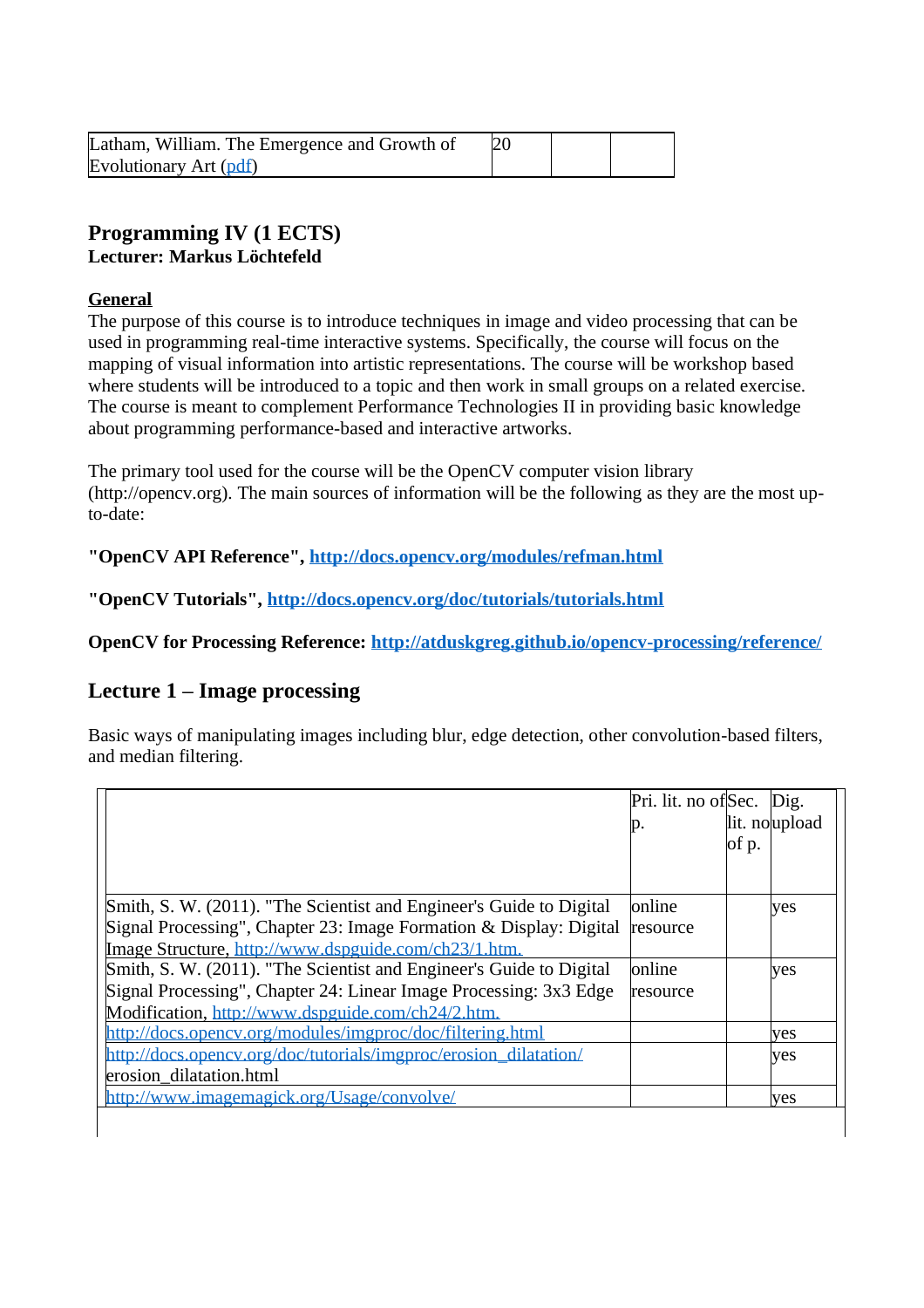Convolution

figure: [https://developer.apple.com/library/ios/documentation/Performance/Conceptual/vImage/Art/kern](https://developer.apple.com/library/ios/documentation/Performance/Conceptual/vImage/Art/kernel_convolution.jpg) [el\\_convolution.jpg](https://developer.apple.com/library/ios/documentation/Performance/Conceptual/vImage/Art/kernel_convolution.jpg)

# **Lecture 2: Video Capture**

Displaying video from files and cameras. Time-based video effects including feedback and motion and Object Detection

# **Lecture 3: Blob detection**

Identifying regions of similarity using blob detection as well as estimation of apparent motion in visual scenes using optical flow.

Reference:

http://docs.opency.org/modules/features2d/doc/common\_interfaces\_of\_feature\_detectors.html#sim [pleblobdetector](http://docs.opencv.org/modules/features2d/doc/common_interfaces_of_feature_detectors.html#simpleblobdetector)

"Blob Detection Using OpenCV", [http://www.learnopencv.com/blob-detection-using-opencv](http://www.learnopencv.com/blob-detection-using-opencv-python-c/)[python-c/](http://www.learnopencv.com/blob-detection-using-opencv-python-c/)

"Optical flow - Wikipedia, the free encyclopedia", [http://en.wikipedia.org/wiki/Optical\\_flow](http://en.wikipedia.org/wiki/Optical_flow)

Further study: "Blob Detection", <http://www.labbookpages.co.uk/software/imgProc/blobDetection.html>

"ACCESS - an interactive art installation by Marie Sester"

#### **Lecture 4: Processing and Kinect**

To get a Kinect running in Processing you will have to install one of the following libraries from the normal library manager in Processing: MacOS: Open Kinect for Processing Windows: Kinect4WinSDK Windows user will on top of that have to download and install the Kinect SDK 1.8 that you can find here: <https://www.microsoft.com/en-us/download/details.aspx?id=40278>

#### **Performance Technology II (1 ECTS) Lecturer: Tony Brooks**

#### **Lecture 1: Location XLab – Lecturer Tony Brooks**

*This session introduces and discusses a history and evolution of multimedia performance as performance technology across genres relating notable movements and works and techniques. Performance space is discussed with exemplified sensor profiling and techniques.*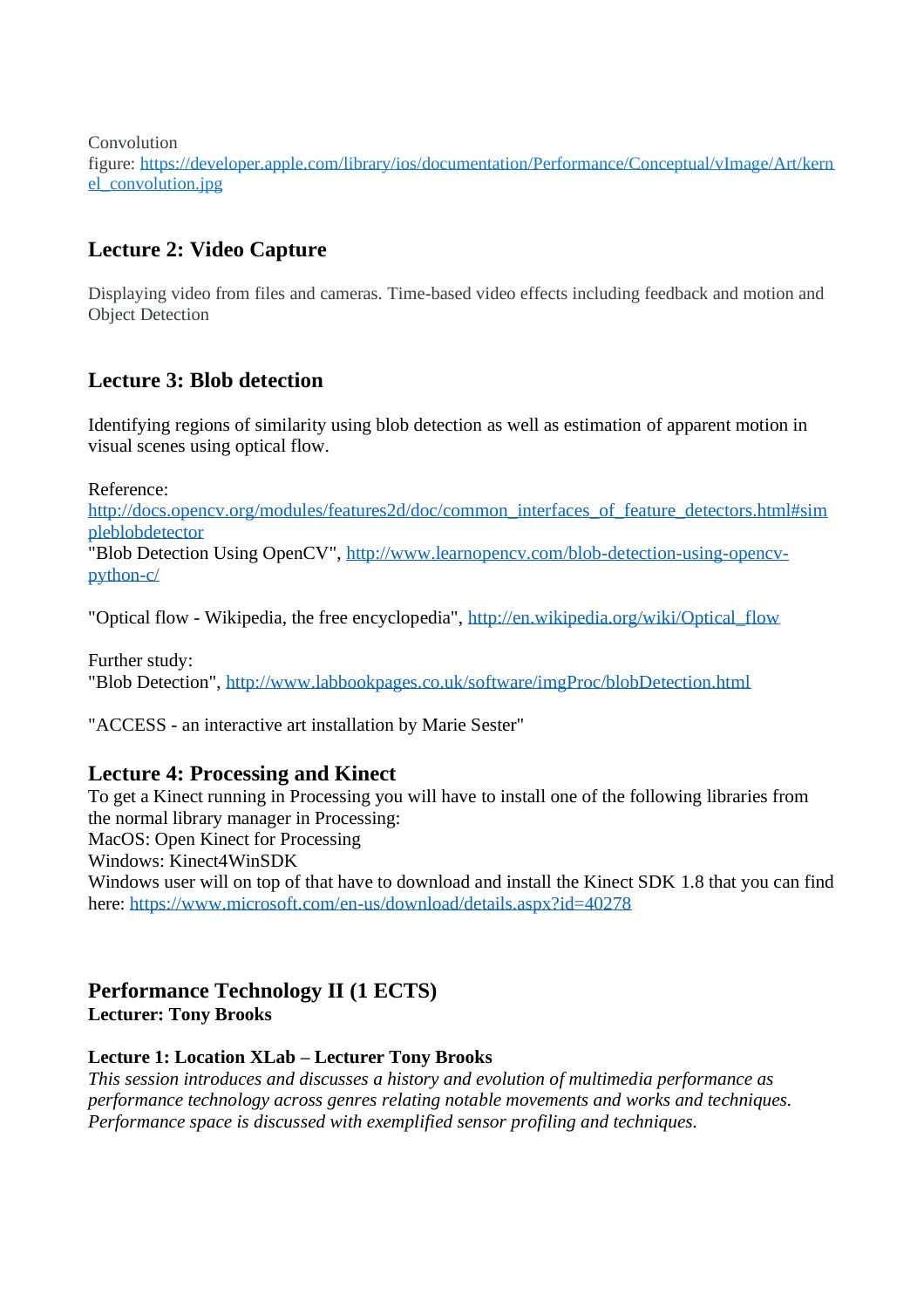Including: integration; interactivity; hypermedia; immersion; and narrativity/composition; Performing interaction; Technology of dynamic light mocap; Gesamtkunstwerk/Total Artwork; Spectators (passive/active); …

|                     | Primary - pages (pp) | Secondary – pages (pp) | <b>Uploads</b> |
|---------------------|----------------------|------------------------|----------------|
| Multimedia          | 1-66                 |                        |                |
| Performance (2012)  |                      |                        |                |
| by Rosemary Klich,  |                      |                        |                |
| E. Scheer. Palgrave |                      |                        |                |

#### **Lecture 2: Location R14 – Lecturer Tony Brooks**

*This session builds upon previous to focus upon Liveness and Re-Mediation and Framing Media Theory for Performance* 

Including: Visual performance art; live vs mediated debate redux; 'collaborative' or 'intertextual' integration; the 'here and now'; Re-enactment; embodied human perception; the framing function of the human body; Rethinking the virtual body…

|                    | Primary - pages (pp) | Secondary – pages $(pp)$ | <b>Uploads</b> |
|--------------------|----------------------|--------------------------|----------------|
| Multimedia         | 67-126               |                          |                |
| Performance by     |                      |                          |                |
| Rosemary Klich, E. |                      |                          |                |
| Scheer             |                      |                          |                |

**\*\*INVITE\*\*** Feb 11th (a.m. – time and room tbc) optional attendance to Raewyn Turner (Skype from New Zealand) – Performance Technology use in cross-sensory perception – across genres e.g. stage/installation - Prepare by viewing 3-part documentary Four Senses

(part 1) https://www.youtube.com/watch?v=gTivCh-XB2o (part 2)

<https://www.youtube.com/watch?v=iDX8K6Vq4kk>

(part 3) [https://www.youtube.com/watch?v=RmiWYTytf\\_0](https://www.youtube.com/watch?v=RmiWYTytf_0) plus read method for including olfactory stimulus in performance/installation example - Performance Research 8(3), pp.104–112 https://www.academia.edu/35678183/Olfactory\_Translations\_and\_Interpretations

#### **Lecture 3: Location R14 – Lecturer Tony Brooks**

*This session builds upon previous to focus upon Immersion and Forms of Interactivity in Performative Spaces*

Including: Cognitive immersion; Extended Realities Technologies in performance; Sensory immersion; Immersive audio; Composite reality and spatial immersion; Navigation; Responsebased interaction; interactive drama; social participation, and sound art; extended signal protocol in performance technology (inc MPE) – from MIDI stage control to MIDI 2…

|                    | Primary - pages (pp) | Secondary – pages (pp) | <b>Uploads</b> |
|--------------------|----------------------|------------------------|----------------|
| Multimedia         | 127-177              |                        |                |
| Performance by     |                      |                        |                |
| Rosemary Klich, E. |                      |                        |                |
| Scheer             |                      |                        |                |

Lecture 4: Location R14 – Lecturer Tony Brooks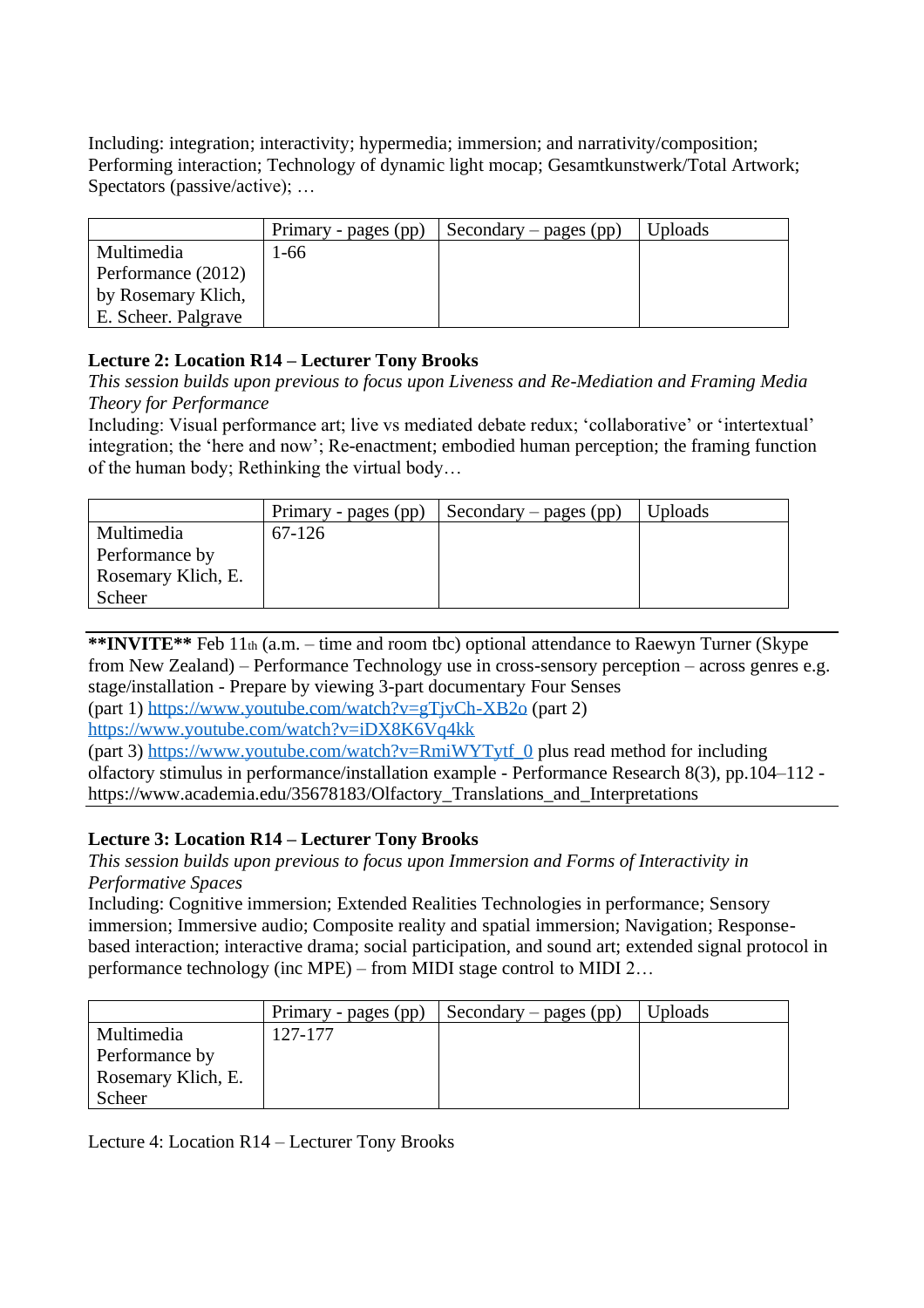#### *This session builds upon previous to focus upon Digital Aesthetics, Embodied Perception and Posthuman Performance*

Including: Digitalisation in Performance Technology: Internet performance space; Signal cultures; Digital performance; Performing posthuman perspective; embodied subjectivity; BANs (body area networks); Semiotics of virtuality; Presence; Absence; Pattern; Randomness; cybernetic corporeality; Posthuman Corporealities and Augmented Spaces; Virtuality and/augmented reality; …

|                    | Primary - pages (pp) | Secondary – pages $(pp)$ | <b>Uploads</b> |
|--------------------|----------------------|--------------------------|----------------|
| Multimedia         | 178-208              |                          |                |
| Performance by     |                      |                          |                |
| Rosemary Klich, E. |                      |                          |                |
| Scheer             |                      |                          |                |

#### **Recommended supplementary literature:**

Expanded cinema by Gene Youngblood – "Synaesthetics and Kinaesthetics: The Way of All Experience" (pp. 97- 111 …. optional) http://www.vasulka.org/Kitchen/PDF\_ExpandedCinema/book.pdf

Performance Art: From Futurism to the Present: Book by Roselee Goldberg (selected)

Performance: Book by Roselee Goldberg (selected)

Multimedia: From Wagner to Virtual Reality, Randall Packer and Ken Jordan (ArtMuseum Online) (selected)

## **Play and event (5 ECTS) Lecturer: Rasmus Grøn and Bo Allesøe Christensen**

#### **Lectures Bo Allesøe [\(boallesoe@hum.aau.dk\)](mailto:boallesoe@hum.aau.dk), Rasmus Grøn [\(gron@hum.aau.dk\)](mailto:gron@hum.aau.dk)**

#### **During this module, students should acquire:**

#### **Basic knowledge about**

- basic theories of play-based design and events
- various technologies and their usage in ludic artefacts and events
- the notions of experience and critique

#### **Skills in**

- **·** creating and describing concepts of play-based artefacts and events
- using and employing technologies

#### **Competencies in**

- designing, implementing, and reflecting on ludic artefacts and events
- applying ludic strategies to other fields.

#### **Course description**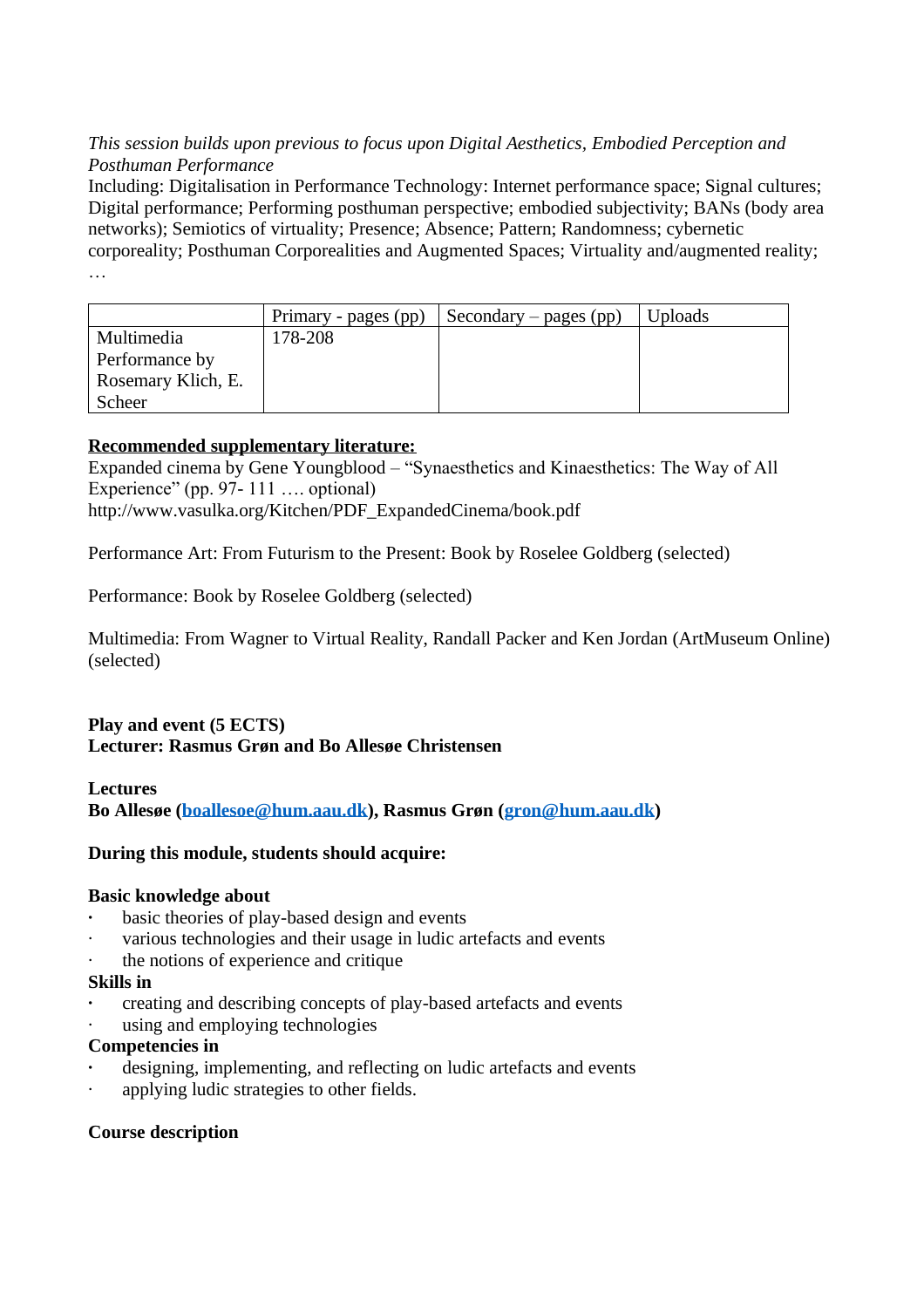Traditionally borderlines exist between art and design in terms of functionality and practice. Design is typically related to context of instrumentality, with the design systematically developing problem-solving constructions, and facilitating user-friendly frictionless interactions. In contradistinction to this, art procures its value indirectly by being disconnected from contexts of use, and instead generate an experience of wonder, disruption, and reflection.

In this course we will explore the interface(s) between these two domains, and how they can enrich each other, with play, aesthetics, and criticism as points of departure. We will delve into the discipline of critical design, focusing on the critical potential for creating experiential disturbances/interferences through artefacts and situational, playful practices and events. This is mainly inspired by an artistic and aesthetic perspective on design, and this will be supplied by a focus on everyday aesthetic significances arising from design, and how these potentially can inspire the artistic and aesthetic thinking.

In the first half of the course each lecture will be accompanied with small exercises, relating the topics of the texts to different cases, e.g. the analysis of artworks/designs, exercises in analysing experiences etc. In the second half of the course, the students will work on their own critical design project, using one or more notions from the critical experience framework, within a context focusing on play and/or event. The students will present their critical design project in the last lecture to pass the course.

#### **lecture 1 - [Introduction](https://www.moodle.aau.dk/course/view.php?id=32617#section-1)**

In this lecture the students will be introduced to the topics and structure of the course: how we will approach the notions of event and play from a critical perspective, exploring the intersection between design, art and aesthetics. We will furthermore introduce the central notions of critique and experience. The lecture will end with a short assignment, analysing the experience and critical conditions of an artwork – excerpts from the movie *The Square* – relating it to the topics of the lecture

|                                                                                                | Litt. | Add.<br>Litt. | Dig.<br>upload |
|------------------------------------------------------------------------------------------------|-------|---------------|----------------|
| Jay, M. (2005). Songs of Experience (Chp. 8:<br>Lamenting the Crisis of Experience: Benjamin   | 49    |               |                |
| and Adorno; pp. 312-61). Berkeley: University of<br>California Press (available online at AUB) |       |               |                |
| Reckwitz, A. (2017). The invention of<br>creativity. Cambridge: Polity. (85-126)               |       | 41            |                |
| Koselleck, R. (2006) Crisis. Journal of the History<br>of Ideas, 67(2): 357-400                |       | 43            |                |
| <b>Total</b>                                                                                   | 49    | 84            |                |

#### **Lecture 2 - [Critique, art and experience](https://www.moodle.aau.dk/course/view.php?id=32617#section-2)**

Following perspectives laid out in the first lecture, we will focus on aesthetisation of modern society and the concomitant colonisation of aesthetics and art by economy. It will be discussed how an aesthetic and experiential critique can be conceived and practiced in an environment that has spurred a pervasive extension of the aesthetic experience, but also dismantled the critical potential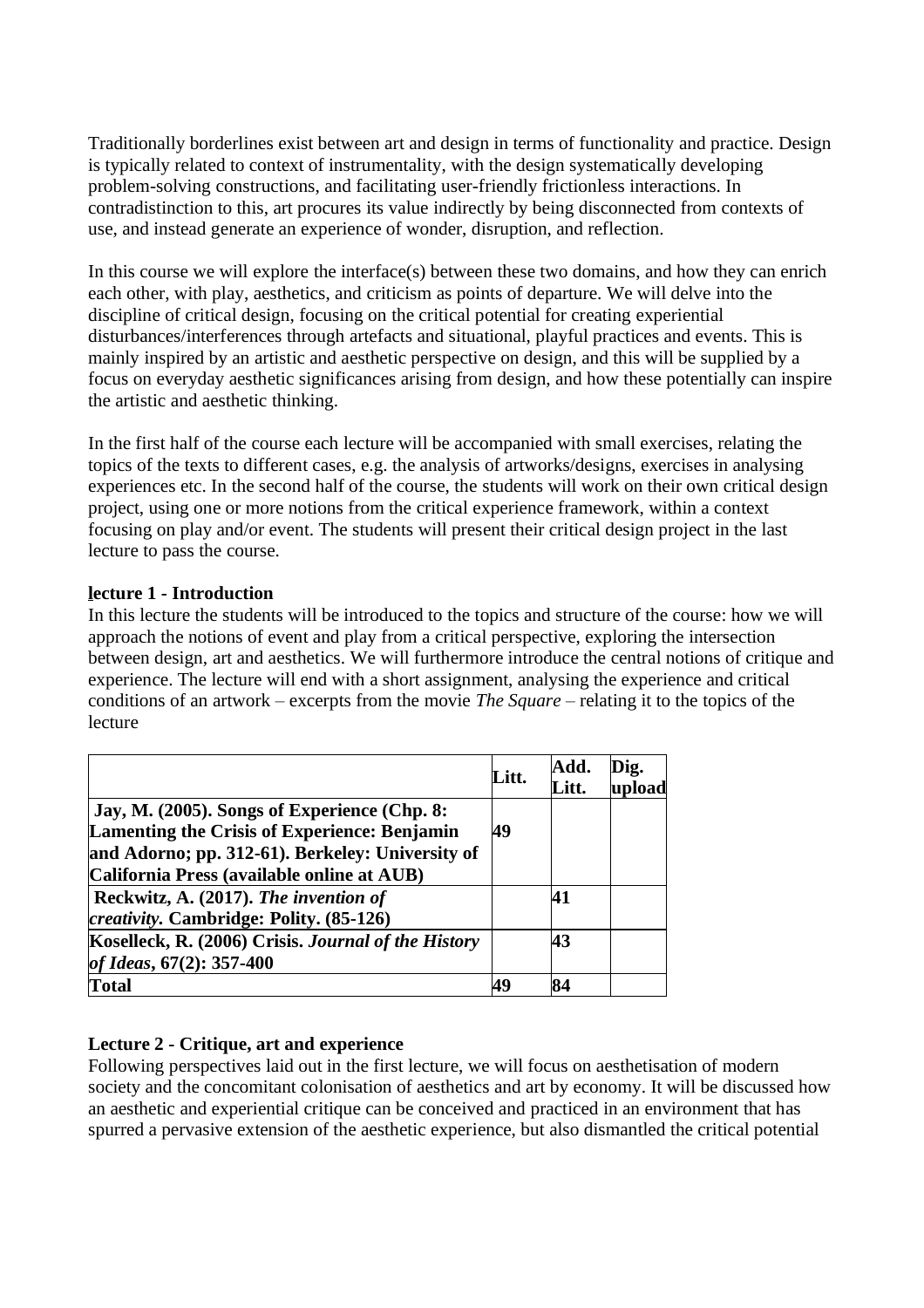|                                                                     | Litt. | Add.<br>Litt.           | Dig.                    |
|---------------------------------------------------------------------|-------|-------------------------|-------------------------|
|                                                                     |       | $\overline{37}$         | upload                  |
| Adorno, T. (1997) Aesthetic Theory. London and New York:            |       |                         |                         |
| Continuum. (pp. 225-262)                                            |       |                         |                         |
| Boltanski, L., Chiapello, E. (2005). The new Spirit of              |       | 63                      |                         |
| Capitalism (pp. 419-82). London: Verso                              |       |                         |                         |
| Hantelmann, D. v. (2010). How to do Things with Art (pp. 8-         |       |                         |                         |
| 24). Zürich: JRP/Ringier                                            | 17    |                         | $\mathbf X$             |
| Thevenot, L. (2014). Engaging in the politics of participatory      |       |                         |                         |
| art in practice. In: T. Zambylas (Ed.) Artistic Practices. Social   | 20    |                         |                         |
| interactions and cultural dynamics (pp. 132-51). New York:          |       |                         |                         |
| Routledge (available online at AUB)                                 |       |                         |                         |
| Reckwitz, A. (2017). The invention of Creativity (chp. 4: pp. 78-22 |       |                         | $\overline{\mathbf{X}}$ |
| 93 & 121-126). Polity Press                                         |       |                         |                         |
|                                                                     |       |                         |                         |
| Böhme, G. (2003a). Contribution to the Critique of the              |       | 12                      |                         |
| <b>Aesthetic Economy. Thesis Eleven, 73, 71-82</b>                  |       |                         |                         |
| Jalving, C. (2017). Introduction. In: C. Jalving (Ed.) The art of   |       |                         |                         |
| Taking Part: Participation at the Museum (pp.5-17). Ishøj:          |       | 13                      |                         |
| <b>Arken Museum for Moderne Kunst</b>                               |       |                         |                         |
| (available at: https://www.arken.dk/wp-                             |       |                         |                         |
| content/uploads/2017/04/bulletin-2017_lowres.pdf                    |       |                         |                         |
| Lykkeberg, T. (2019). The Critique of Critique & theories           |       |                         |                         |
| about conspiracy theories. Available                                |       | $\overline{\mathbf{X}}$ |                         |
| at: http://dismagazine.com/discussion/59621/the-critique-of-        |       |                         |                         |
| critique/                                                           |       |                         |                         |
| Evans, B. (2014). Emerging Artists and the New Spirit of            |       |                         |                         |
| Capitalism. Available                                               |       | $\mathbf X$             |                         |
| at: http://www.publicseminar.org/2014/11/emerging-artists-          |       |                         |                         |
| and-the-new-spirit-of-capitalism/                                   |       |                         |                         |
| <b>Total</b>                                                        | 59    |                         |                         |

of this experience. The lecture will be combined with exercises analysing several artworks critical of the connection between art and economy.

#### **Lecture 3 – Play, Art and Critique**

In this lecture, we will look into the social and psychological dimensions of the concept and activity of play, and through theory and examples explore the manifold uses of ludic strategies in art. Here, the topic of play will be related to the course's main topics and discussions as we will focus on ludic art's critical and experiental potentials. The lecture will be followed by a creative workshop facilitating the start-up of student projects – the facilitation will explore the critical design process between describing, materialising, and exploring ideas about the experience and role of objects in socio-material reality.

| Litt. | Add.  | Dig.<br>o |
|-------|-------|-----------|
|       | Litt. | upload    |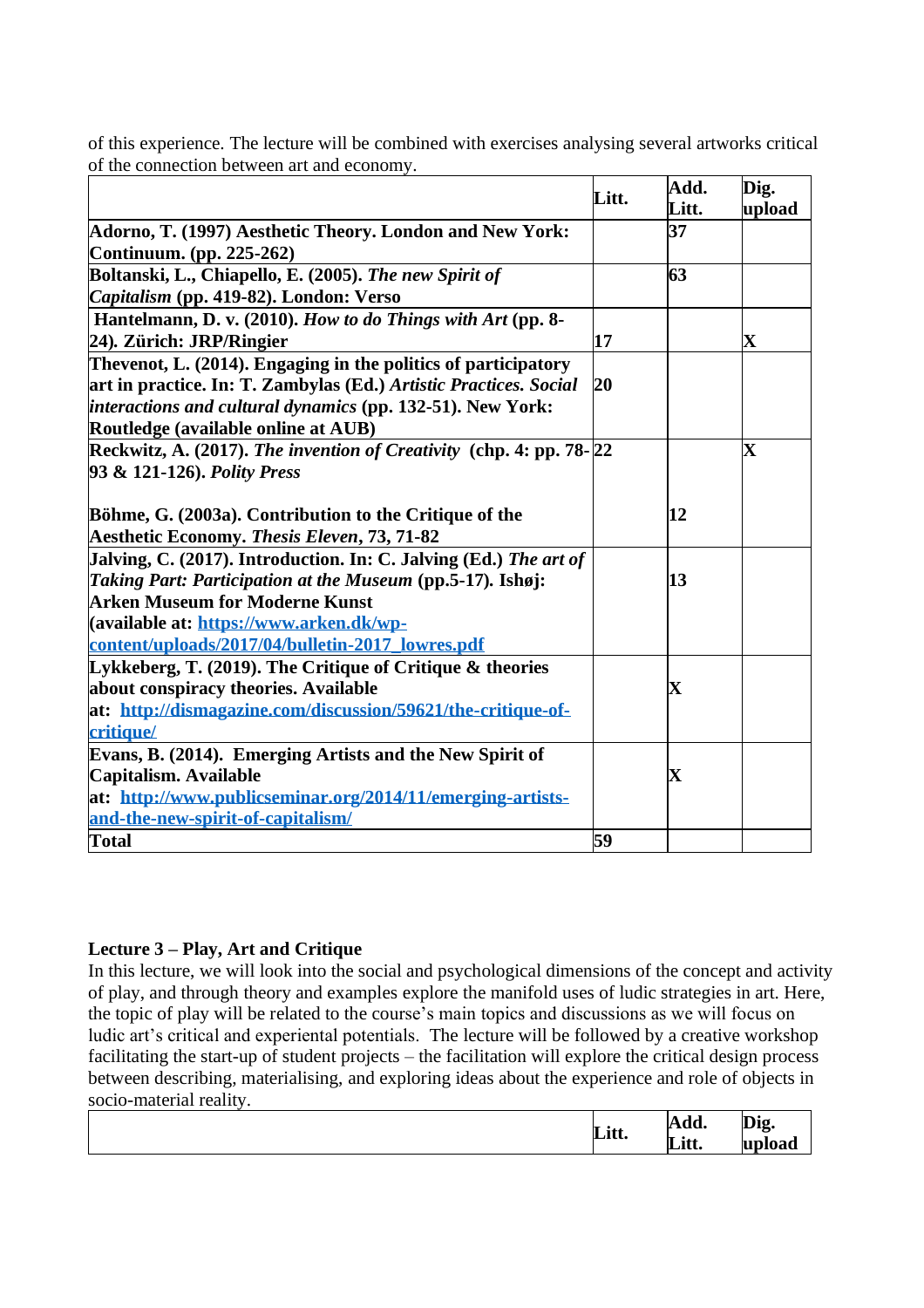| Sutton-Smith, B. (1997). The ambiguity of play. Cambridge,                     |           |     |                         |
|--------------------------------------------------------------------------------|-----------|-----|-------------------------|
| <b>Mass: Harvard University Press (pp. 1-17)</b>                               |           | 18  |                         |
| Feezell, R. (2010). A Pluralist Conception of Play. Journal of                 |           |     |                         |
| the Philosophy of Sport, Vol.37(2), 147-165 (available online via $ 19\rangle$ |           |     |                         |
| AUB)                                                                           |           |     |                         |
| Turner, V. (1988). Images and Reflections: Ritual, Drama,                      |           |     |                         |
| Carnival, Film, and Spectacle in Cultural Performance. I: The 12               |           |     | $\overline{\mathbf{X}}$ |
| Anthropology of Performance (s. 21-32). New York: PAJ                          |           |     |                         |
| <b>Publications.</b>                                                           |           |     |                         |
| Muse, J. H. (2010). Flash Mobs and the Diffusion of                            |           |     |                         |
| Audience. <i>Theater</i> , 40(3), 9-23. (available online via AUB)             | 15        |     |                         |
| Brejzek, T. (2010). From social network to urban intervention:                 |           |     |                         |
| On the scenographies of flash mobs and urban                                   | 13        |     |                         |
| swarms. International Journal of Performance Arts and Digital                  |           |     |                         |
| Media, 6(1), 109-122.                                                          |           |     |                         |
| Getsy, D. J. (2011). Introduction. In D. J. Getsy (Ed). From                   |           |     |                         |
| Diversion to Subversion. Games, Play, and 20th Century Art (pp. 4              |           |     | $\mathbf X$             |
| XI - XIV). Pennsylvania: Pennsylvania University Press.                        |           |     |                         |
| Schleichner, A-M. (2011). Dissolving the Magic Circle of Play:                 |           |     |                         |
| <b>Lessons from Situationist Gaming. In D. J. Getsy (Ed). From</b>             | <b>10</b> |     | $\overline{\mathbf{X}}$ |
| Diversion to Subversion. Games, Play, and 20th Century Art (pp.                |           |     |                         |
| [149 - 58). Pennsylvania: Pennsylvania University Press                        |           |     |                         |
| Todd, C., & Scordelis, A. (2009). Causing a scene:                             |           |     |                         |
| <b>Extraordinary pranks in ordinary places with Improv</b>                     |           | 200 |                         |
| Everywhere. William Morrow.                                                    |           |     |                         |
| Thompson, N., Sholette, G. (2004) The interventionsits. User's                 |           | 154 |                         |
| manual for the creative disruption of everyday life. MIT Press                 |           |     |                         |
| <b>Total</b>                                                                   | 73        | 354 |                         |
|                                                                                |           |     |                         |

#### • **Lecture 4 - [The Event as critical and aesthetic strategy](https://www.moodle.aau.dk/course/view.php?id=32617#section-4)**

**Following the previous lecture, we will focus on understanding the notion and aesthetic ramifications of event as an artistic and designerly strategy, especially in relation to ludic art projects. The students will here work with the situational conditions for their critical design project.**

|                                                                                                                                                                                                                                                          | Litt.    | Add.<br>Litt. | Dig.<br>load |
|----------------------------------------------------------------------------------------------------------------------------------------------------------------------------------------------------------------------------------------------------------|----------|---------------|--------------|
| Holt, F. & Lapenta, F. (2013). The social<br>experiences of cultural events: conceptual findings<br>and analytical strategies. In: J. Sundbo & J.<br>Sørensen (eds.). Handbook on Experience<br><i>Economy</i> (pp. 363-81). Cheltenham: Edward<br>Elgar | 18<br>31 |               |              |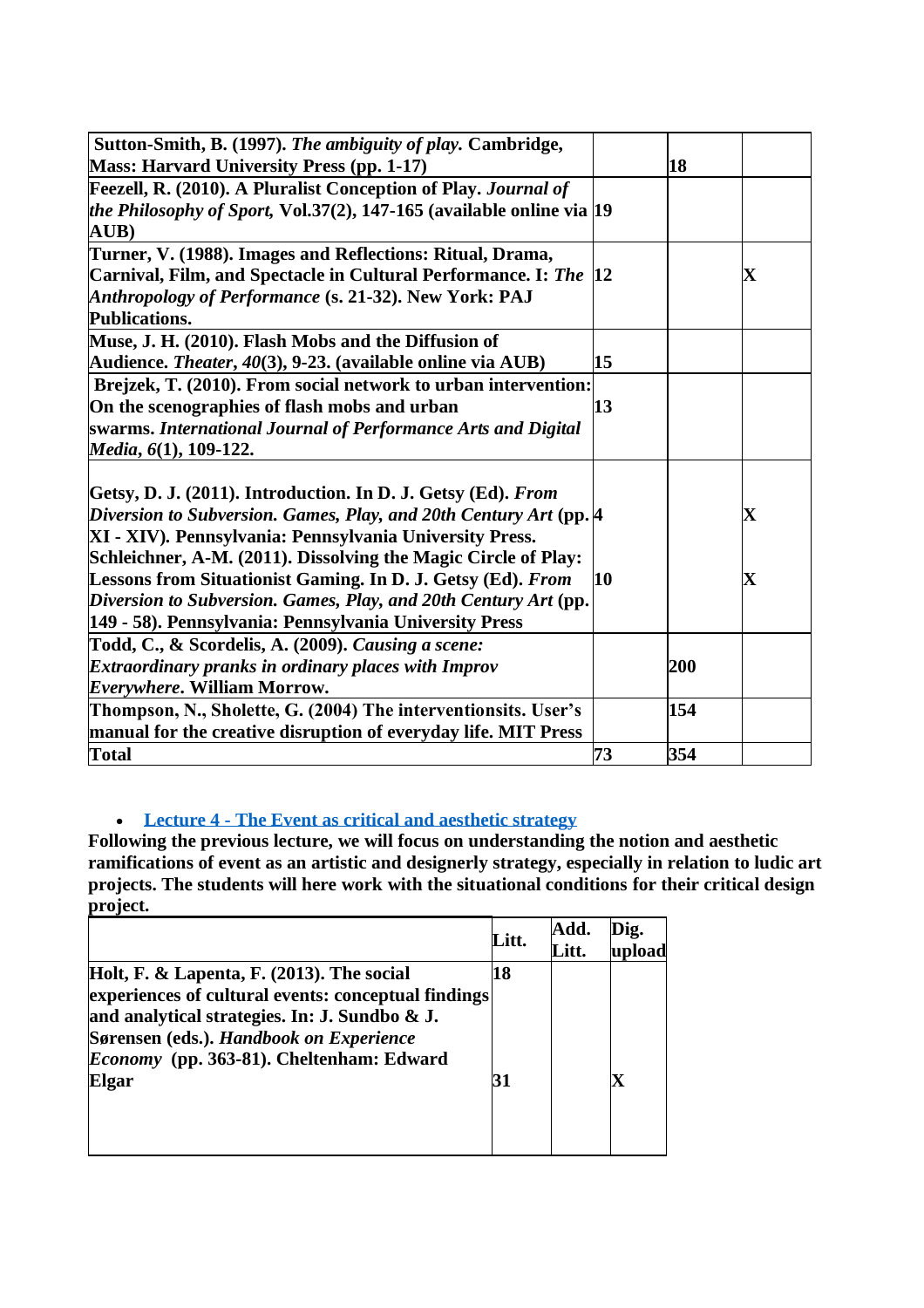| Bishop, C. (2012). Artificial Hells (chp. 1: The<br><b>Social Turn: Collaboration and its Discontents;</b><br>$pp. 11-41$ . London: Verso |    |     |  |
|-------------------------------------------------------------------------------------------------------------------------------------------|----|-----|--|
| Rojek, C. (2013). Event power. How global events<br>manage and manipulate. London: Sage<br><b>Publications</b>                            |    | 202 |  |
| Getz, D. (1989). Special Events. Defining the<br>product. Tourism Management, 10/2, 125-37.                                               | 12 |     |  |
|                                                                                                                                           |    |     |  |
| Total                                                                                                                                     |    | 437 |  |

#### **Lecture 5 - [Critical design](https://www.moodle.aau.dk/course/view.php?id=32617#section-5)**

We will here introduce to the notion of critical design as an approach transgressing, and complicating, the distinction between art and design. Critical design will be related to the notion of experience, and it will discussed how this design approach can contribute to an aesthetic apprehension and practice of strategies of play and critique.

|                                                            | Litt. | Add.<br>Litt. | )ig.<br>upload |
|------------------------------------------------------------|-------|---------------|----------------|
| Malpass, M. (2016). Critical Design Practice:              | 16    |               |                |
| <b>Theoretical Perspectives and Methods of</b>             |       |               |                |
| Engagement. The Design Journal, 19 (3), 473-489.           |       |               |                |
| (Available online via AUB)                                 |       |               |                |
| Malpass, M. (2015). 'Criticism and function in             | 14    |               |                |
| critical design practice'. Design Issues, 31(4), 59–       |       |               |                |
| 73. (Available online via AUB)                             |       |               |                |
| Jensen, R., H., and T. U. Lenskjold. (2004).               |       |               |                |
| <b>Designing for social friction: Exploring ubiquitous</b> |       |               |                |
| computing as means of cultural interventions in            |       | 10            |                |
| urban space. In Proceedings of Computers in Art            |       |               |                |
| and Design Education Conference (Malmö,                    |       |               |                |
| Sweden, 29 June – 1 July 2004)                             |       |               |                |
|                                                            |       |               |                |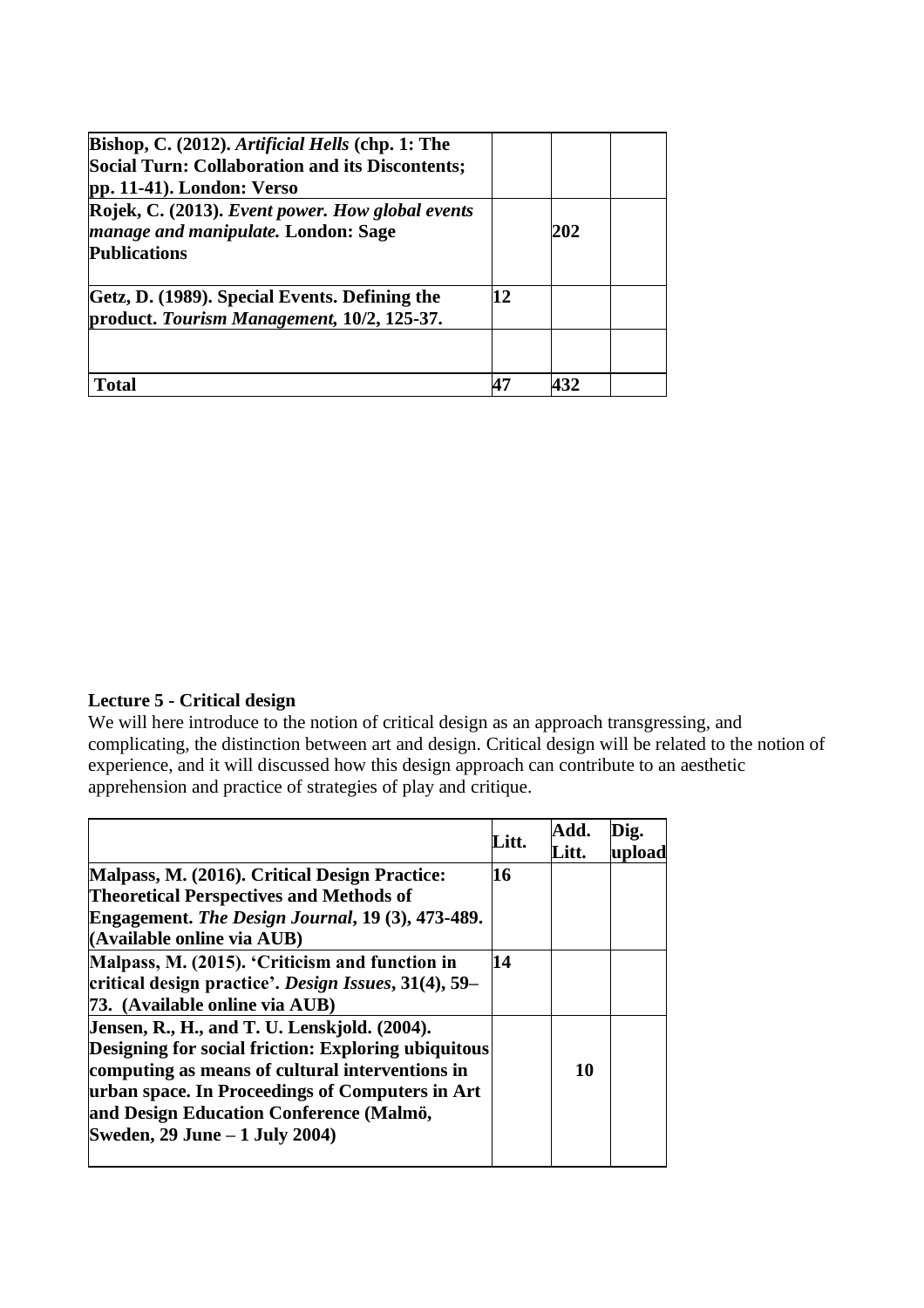| Fuad-Luke, A. (2009). Design activism: beautiful<br>strangeness for a sustainable world. London:                                                                                                                                                                                                                                                                   |    | 270 |  |
|--------------------------------------------------------------------------------------------------------------------------------------------------------------------------------------------------------------------------------------------------------------------------------------------------------------------------------------------------------------------|----|-----|--|
| <b>Earthscan</b>                                                                                                                                                                                                                                                                                                                                                   |    |     |  |
| Latour, B. (2009). 'A cautious prometheus? a few<br>steps towards a philosophy of design with special<br>attention to Peter Sloterdijk)'. In Glynne, J.,<br>Hackney, F., and Minton, V. (eds), Networks of<br>Design: Proceedings of the 2008 Annual<br>Conference of the Design History Society.<br>Universal Publishers, pp. 2–10. (Available online<br>via AUB) | 8  |     |  |
| Markussen, T. (2011). The Disruptive Aesthetics<br>of Design Activism: Enacting Design between Art<br>and Politics. Helsinki: Nordic Design Research<br>Conference 2011. (Available online via AUB)                                                                                                                                                                | 19 |     |  |
| Rancière, J., & Corcoran, S. (2010). Dissensus: On<br><i>politics and aesthetics.</i> London: Continuum Intl<br><b>Pub Group</b>                                                                                                                                                                                                                                   |    | 230 |  |
| Total                                                                                                                                                                                                                                                                                                                                                              | 47 | 270 |  |

#### **[Lecture 6 -](https://www.moodle.aau.dk/course/view.php?id=32617#section-6) Excursion**

TBA where. Beforehand, the students will prepare questions and/or a framework for investigating central notions of event, experience, play, design, related to their own project.

#### **Lecture 7 - [Student presentations of assignments](https://www.moodle.aau.dk/course/view.php?id=32617#section-7)**

The last lecture will consist of the students presenting the results of their critical experiential design related to play and event.

**Entepreneurship (5 ECTS) Lecturer: Jesper C. Sort**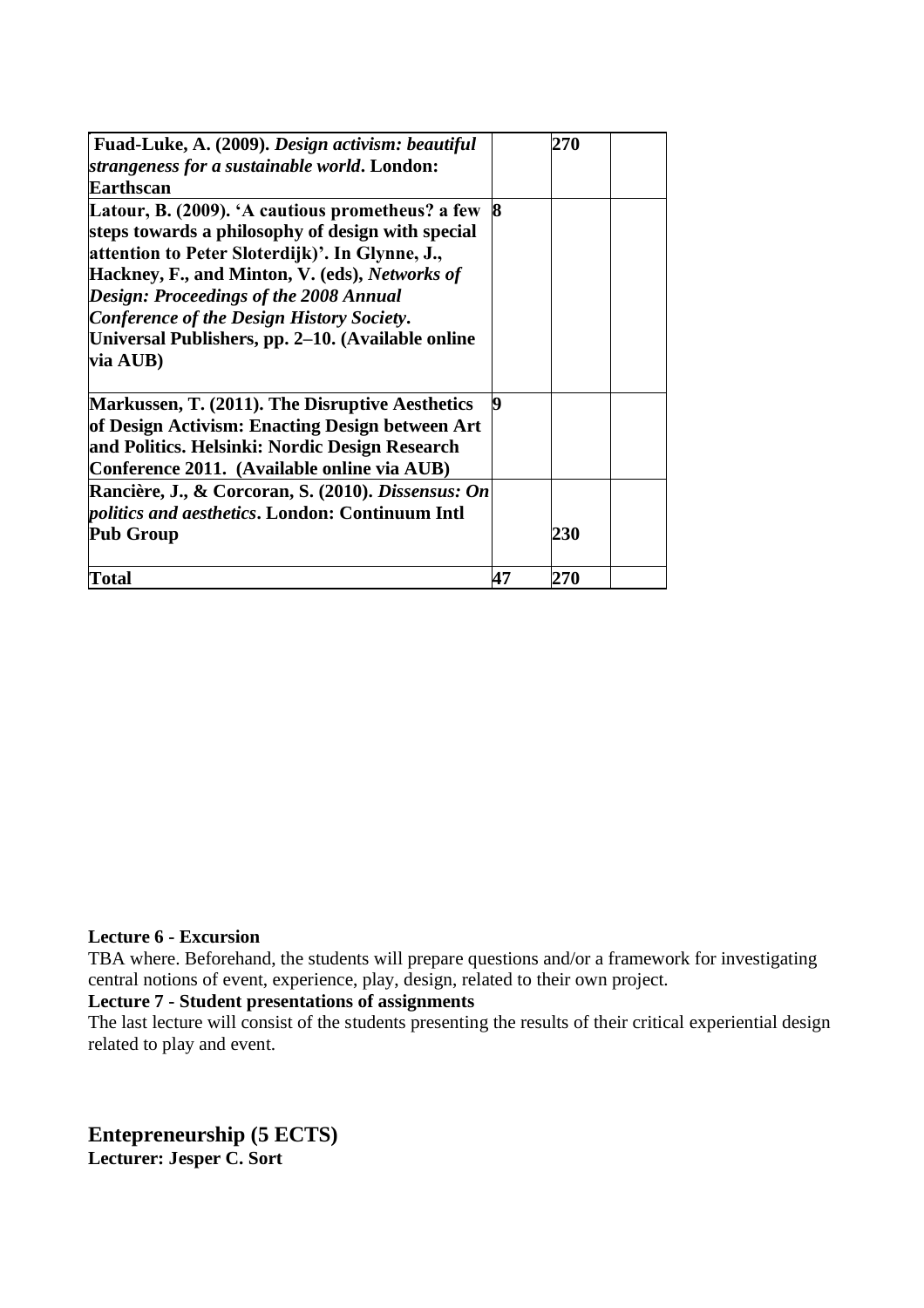#### **General**

Welcome to the Entrepreneurship course.

We hope you are ready for two exciting weeks, that might be a little different than you are used to. The course is based on a mixture of activities, including lectures, workshops, seminars, as well as "out of the building" elements, where the students will work on their own. The semester will include weekly lessons-learned presentations and written assignments, which all are related to the entrepreneurial process of creating new business activities within existing organizations.

The course will apply the LEAN start-up methodology and have lectures every other day and the days in between we expect you to "go out of the building" and interact with potential customers, stakeholders or similar to get feedback on your ideas. This will be explained further in during intro the first day.

You can find the specific curriculum for each lecture under each theme here in Moodle, please read in advance of the lecturer as we will use most of the lecture applying the knowledge. If you have any questions you are welcome to contact the course coordinator Jesper at [jso@business.aau.dk](mailto:jso@business.aau.dk)

We are looking forward to meeting you.

#### **Literature:**

SOM: Blank & Dorf (2012). Start-up Owner's Manual. Osterwalder & Pigneur (2010). Business Model Generation - free version Osterwalder, A., Pigneur, Y., Bernarda, G., & Smith, A. (2014). Value proposition design: How to create products and services customers want. John Wiley & Sons. - free version Mason & Stark (2004) - What do Investors Look for in a Business Plan? A Comparison of the Investment Criteria of Bankers, Venture Capitalists and Business Angels. International Small Business Journal.

# **1. Intro, BMC, LEAN start-up, customer discovery**

#### **Theme:**

*Intro, BMC, LEAN start-up, customer discovery:* The focus on this lecture will be the basic understanding and main principles in the LEAN start-up approach. This will include topics such as structuring an idea in the Business Model Canvas and the key principles in the Lean Start-up including Customer discovery and Agile development.

#### **Curriculum:**

SOM pp. 1-75: Intro to Customer Development and Customer Discovery, Market Size + Free pages in [Osterwalder & Pigneur \(2010\)](https://www.strategyzer.com/books/business-model-generation)

Talk to at least 10 potential customers to gain insights and to generate findings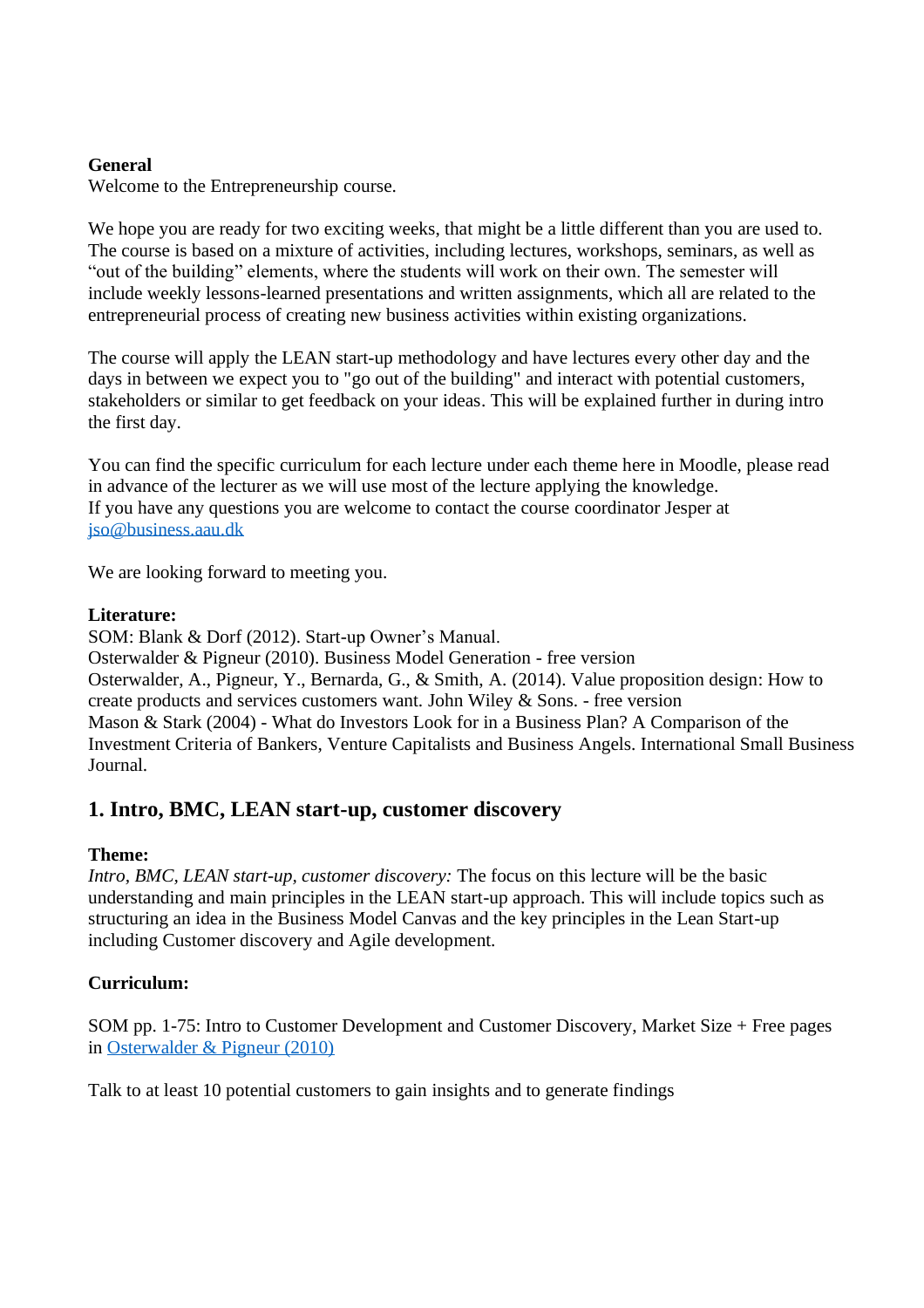# **2. Value proposition**

#### **Theme:**

*Value proposition:* We will focus on understanding the importance of creating the right value proposition for your solution. This lecture will build on your work with customer development, to understand how the value proposition should fit your customer profile. The ambition is to identify how the value proposition is both beneficial to your customer as well as differentiating from the solutions the customer already has available.

#### **Curriculum:**

SOM, pp. 76-84: Value Proposition and MVP + Free pages in [Osterwalder et al. \(2014\)](https://www.strategyzer.com/books/value-proposition-design)

Talk to at least 10 potential customers to gain insights and to generate findings

# **3. [Channels + Customer relations](https://www.moodle.aau.dk/course/view.php?id=32616#section-3)**

#### **Theme:**

*Channels and Customer relationship:* We will focus on understanding the impact a channel can have on its revenue streams and discuss channel economics. Students will learn that channels are a strategy. Discovering the right channel fit is an art. Furthermore, the focus will be the customer relationship to your customers. You will be presented with insight to how you can get keep and grow your customers.

#### **Curriculum:**

SOM pp. 98-111: Channels; 243-244: Meet the Channel; 332-343: Channel Roadmap; pp. 296- 351: Get/Keep/Grow

# **4. [Key resources, Key activities, Key partners](https://www.moodle.aau.dk/course/view.php?id=32616#section-4)**

#### **Theme:**

*Key Activities / Key Resources / Partners*: The focus will be directed towards the infrastructure management of the business, namely key activities, key resources, key partners. Which key resources, activities are the most important to your business idea and which key partners will you need to further emphasize your value proposition. These are some of the questions that will be addressed in this lecture.

#### **Curriculum:**

SOM pp. 169-175; pp. 267-269: can we make money; review again pp. 437-456: Metrics and **Matter** 

Talk to at least 10 potential customers to gain insights and to generate findings